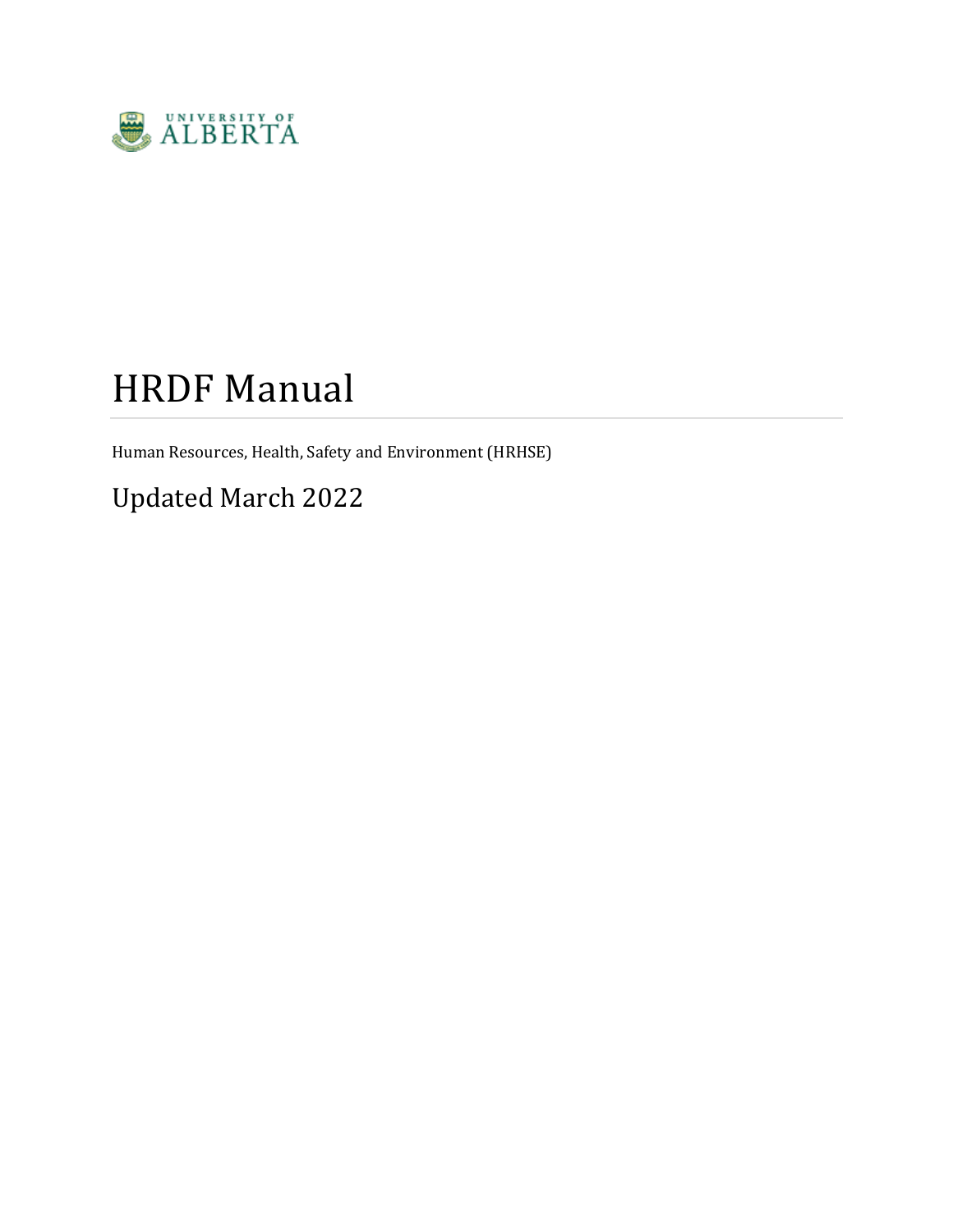# Contents

| 3.4 E-HRDF Help.<br>16                                           |
|------------------------------------------------------------------|
|                                                                  |
| 4. ADDITIONAL INFORMATION FOR MANAGERS, ADMINISTRATORS, ETC.  20 |
|                                                                  |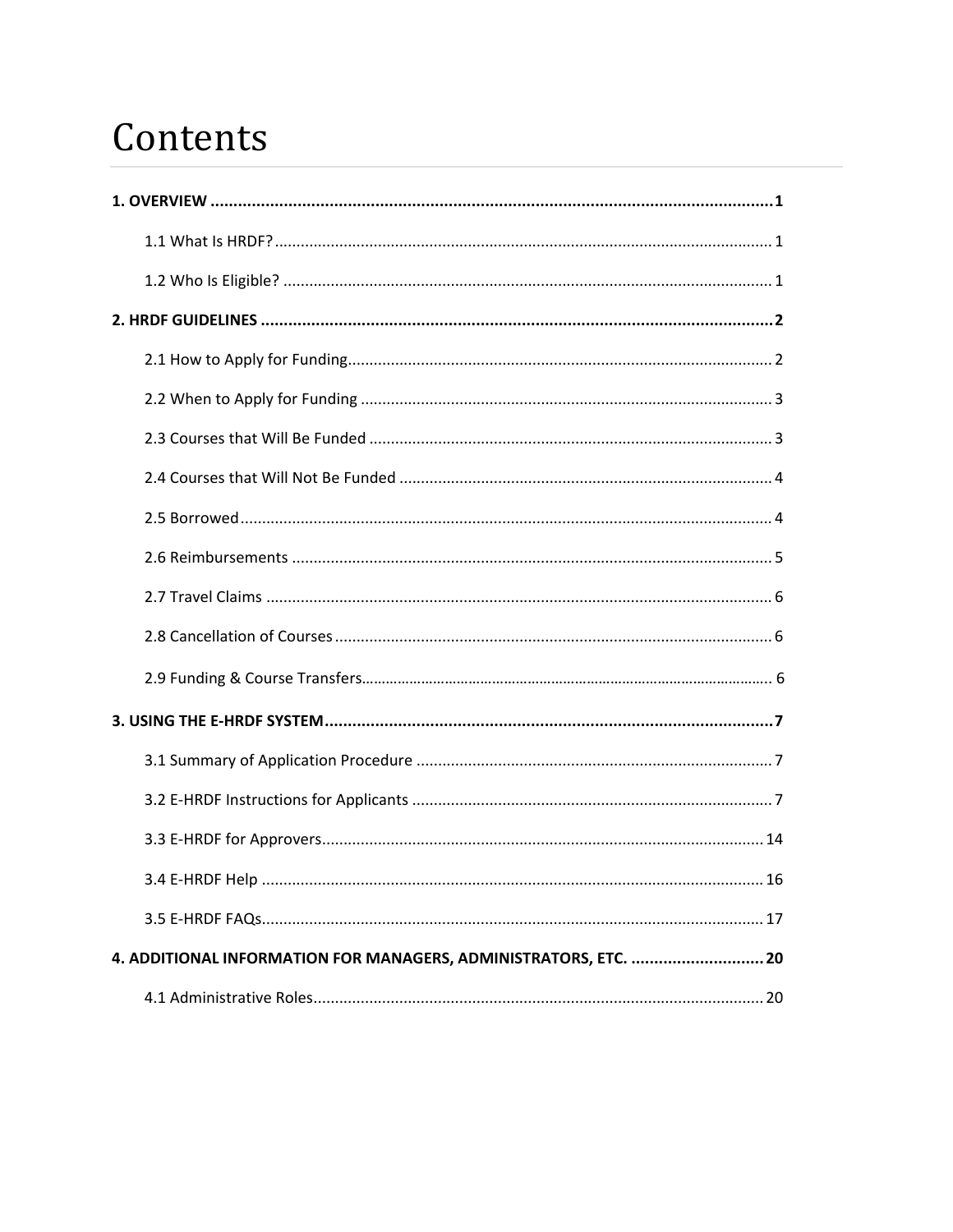# <span id="page-2-0"></span>1. Overview

## <span id="page-2-1"></span>1.1 What Is HRDF?

The University of Alberta is committed to learning and development for support staff. As part of this commitment, the Human Resources Development Fund (HRDF) has been established as a negotiated benefit between the University of Alberta and the Non-Academic Staff Association (NASA). HRDF is intended as a mutual benefit to both support staff and the University itself.

The purpose of HRDF is to help employees to access learning opportunities (courses, workshops, seminars, in-school apprenticeship training or programs) that will:

- Enhance your capacity to perform work
- Prepare for an expanded or different role

The annual fund of four hundred thousand dollars (\$400,000) is renewed at the beginning of each fiscal year, April 1 - March 31, and is subject to review.

## <span id="page-2-2"></span>1.2 Who Is Eligible?

Both Operating and Trust support staff are eligible to apply for HRDF, according to the following table. If you are unsure what employee type you are, contact your HR coordinator or APO.

| <b>Employee Type</b> | <b>Eligibility</b> | <b>Timing</b>         | <b>Maximum Entitlement</b> |
|----------------------|--------------------|-----------------------|----------------------------|
| Casual 1             | N <sub>0</sub>     | Not applicable        | None                       |
| Casual 2             | Yes                | When Casual 2 starts  | \$500 per fiscal year*     |
| <b>Auxiliary</b>     | Yes                | When Auxiliary starts | \$750 per fiscal year*     |
| Regular              | Yes                | When Regular starts   | \$750 per fiscal year      |
| Excluded             | N <sub>0</sub>     | Not applicable        | Not applicable             |
| <b>Employees</b>     |                    |                       |                            |
|                      |                    |                       |                            |

\* Not eligible for borrowed funds from future years.

If you move from one employee type to another (e.g. through promotion), your maximum entitlement for that fiscal year is the maximum entitlement for your new position. Entitlements are not pro-rated, but any HRDF funds used prior to promotion will count towards your yearly maximum.

For more information about eligibility, please refer to the Common Provisions – Operating & Trust: Article 24. English as Second Language (ESL) staff should refer to ESL Agreement (Part C) Article 19 to determine if they are eligible. Support staff members in positions excluded from the bargaining unit are not eligible for HRDF.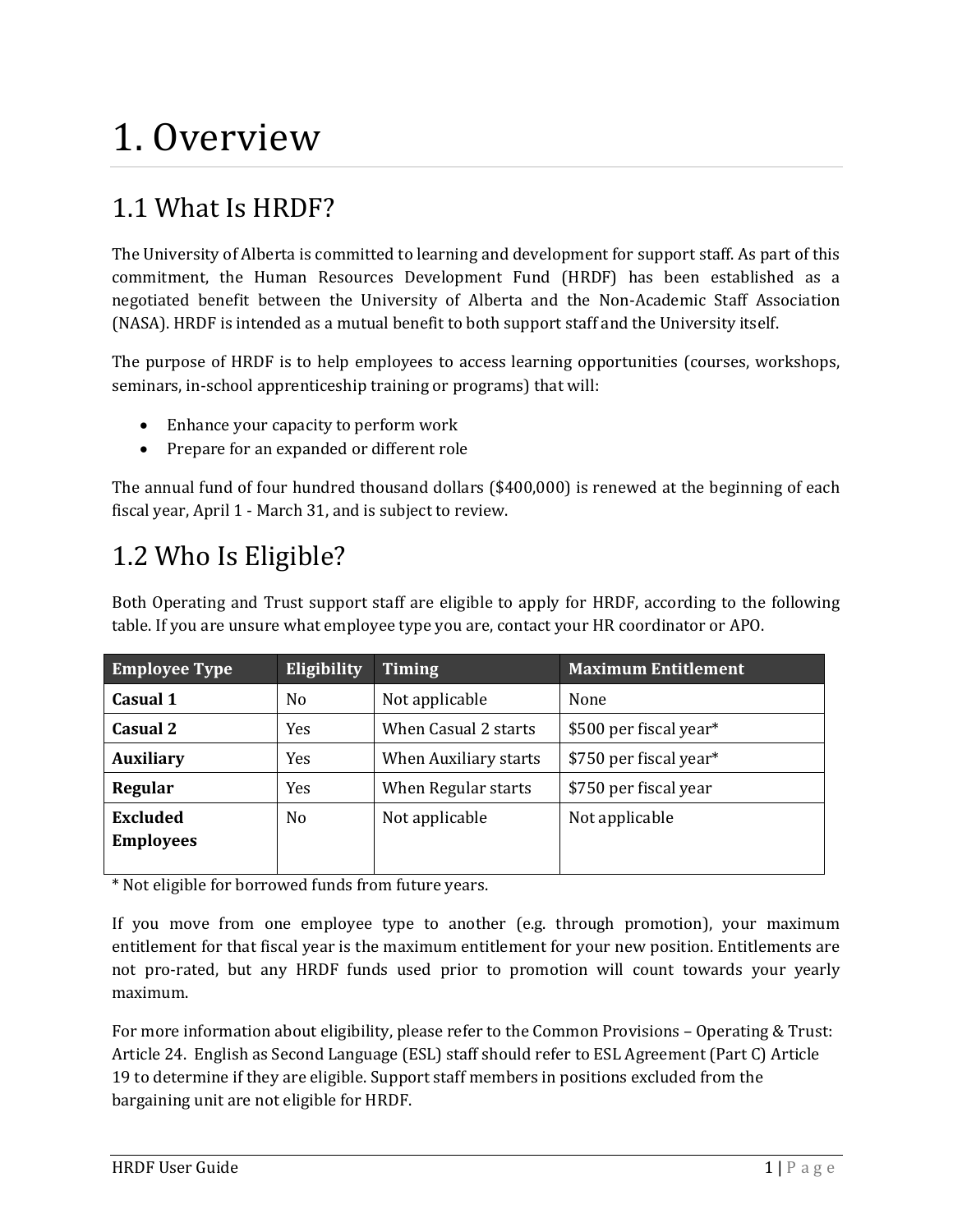# 2. HRDF Guidelines

# <span id="page-3-1"></span><span id="page-3-0"></span>2.1 How to Apply for Funding

To apply for HRDF funding, you need to complete the application form within the E-HRDF system [\(https://apps.hrs.ualberta.ca/HRDFOnline\)](https://apps.hrs.ualberta.ca/HRDFOnline). If you need additional information, please contact the HRDF Office by email at **[HRDF@ualberta.ca](mailto:HRDF@ualberta.ca)** or by phone at 780-492-4350.

A separate application must be completed for each course, workshop, seminar, or conference prior to the start of the event. Your application should include all the costs for the event including anticipated travel/accommodation costs (see Section 2.7 for further detail). Once your application is submitted it will be reviewed for the following information:

- Employee type, eligibility, and employee number
- Funding entitlement or remaining entitlement if funds have been previously accessed
- Training request meets the criteria set out in the Collective Agreement

In order to allow time for your application to be processed, you should submit the application form **at least 1 month prior** to the beginning of the course. The E-HRDF system will notify you when the application has been submitted and again when it has been processed.

Your HRDF application does not constitute registration in a course. You are responsible for registering yourself in the course. Either you or your department must pay the registration costs to the course provider. Please keep all receipts, as you will need them for reimbursement later.

If the course is offered through the Faculty of Extension or Organizational Development, Equity and Health (ODEH), an invoice can be sent directly from these course providers to HRDF. You only need to let the course provider (Extension or ODEH) know you have been approved for HRDF. Receipts do not need to be submitted to HRDF on your part in this type of case.

There is no limit on the number of courses you may take each year, but once you reach your maximum entitlement for the fiscal year, you cannot request funding again until the next fiscal year.

HRDF is administered on a first come, first serve basis. Once HRDF funds are depleted, a notice will be posted on the Human Resource Services website at [https://www.ualberta.ca/faculty-and](https://www.ualberta.ca/faculty-and-staff/employee-benefits/funding-reimbursement/human-resource-development-fund.html)[staff/employee-benefits/funding-reimbursement/human-resource-development-fund.html.](https://www.ualberta.ca/faculty-and-staff/employee-benefits/funding-reimbursement/human-resource-development-fund.html) The E-HRDF system will notify employees that there are no funds available for a period at the time of submission and as such all new applications will be declined until the following period opens. Therefore, depending on the status of the fund, eligible employees may not be able to access funding at that time.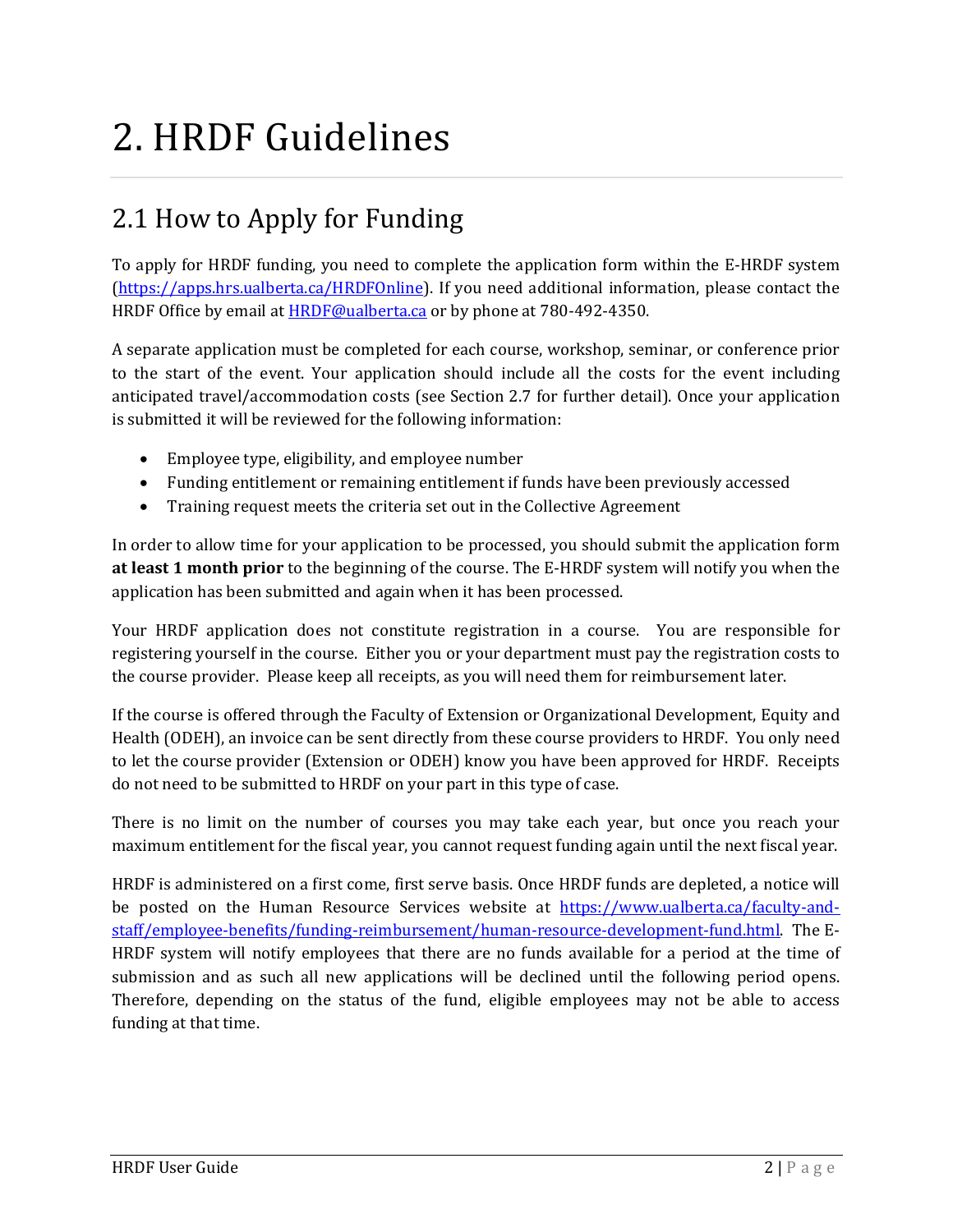## <span id="page-4-0"></span>2.2 When to Apply for Funding

| For courses/conferences which start between: | Applications will be accepted beginning: |
|----------------------------------------------|------------------------------------------|
| April 1-June 30                              | March $1^*$                              |
| July 1 – September 30                        | June $1^*$                               |
| October 1- December 31                       | September 1*                             |
| January 1-March 31                           | December 1*                              |

\*E-HRDF will not process any applications prior to the permitted date. If the first of the month falls on a weekend or holiday, the fund will open on the next business day. All application periods open at 8:00 AM.

## <span id="page-4-1"></span>2.3 Courses that Will Be Funded

HRDF will cover courses or training that enhance your skills in your current job. Courses and training that are required for your job are not eligible for HRDF and should be covered by your department. HRDF will fund course fees and course materials. Where applicable, reasonable out of town expenses for travel, meals, and accommodation to a maximum of 50% can be covered only if at least 50% of the registration fee is funded through HRDF.

The following types of courses are generally funded:

#### **Job Enhancement**

- Conferences, seminars or workshops
- Supervisory courses and seminars
- Core competency development including: Communication and interpersonal skills
- Technology and office organizational skills
- Language courses (e.g. French, English, Spanish)
- First Aid and CPR courses (Only the initial certification will be funded)
- Materials, books or supplies required for an approved course (This does **not** include large equipment items such as computer hardware)
- High School upgrading
- Online learning (Single online courses or long-term program of study. See FAQs for more information. Find free online learning resources here: [https://www.ualberta.ca/faculty](https://www.ualberta.ca/faculty-and-staff/faculty-and-staff-news/2020/february/free-online-learning-resources.html)[and-staff/faculty-and-staff-news/2020/february/free-online-learning-resources.html](https://www.ualberta.ca/faculty-and-staff/faculty-and-staff-news/2020/february/free-online-learning-resources.html)

#### <span id="page-4-2"></span>**Funding approvals are subject to audit, revision and may be reversed to ensure the appropriate use of the fund.**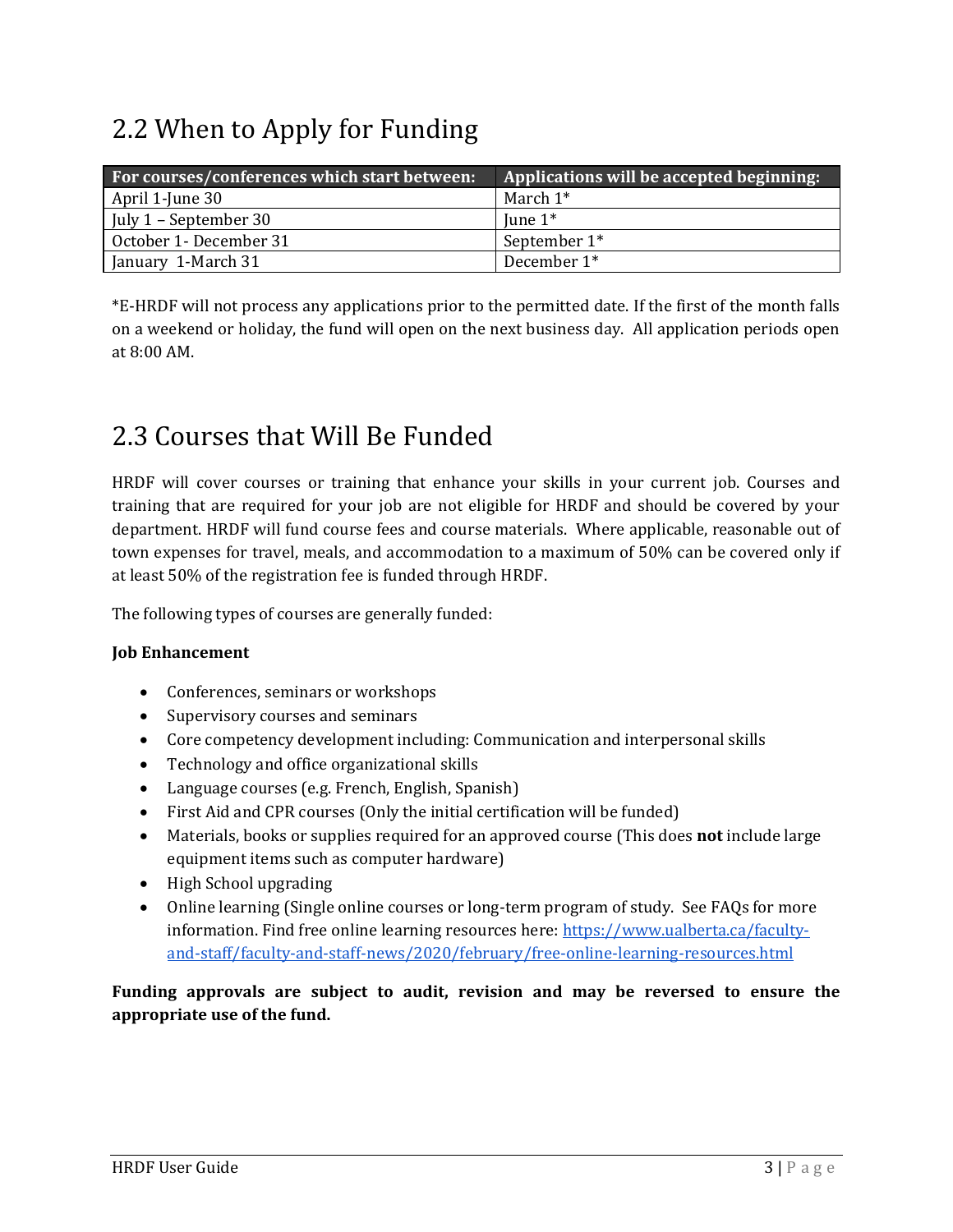# 2.4 Courses that Will Not Be Funded

Courses that are required for you to perform day-to-day activities are not eligible for HRDF. Faculties and departments are encouraged to assist in the professional development of their employees by providing the courses and upgrading of skills required to perform day-to-day duties.

The following types of courses/expenses will NOT be funded by HRDF:

- Wellness courses
- General interest courses (e.g. hobbies, crafts, recreational memberships)
- Job-specific training required for the eligible employee's current role
- Training required by legislation for the eligible employee's current role
- University of Alberta credit courses and any associated costs, e.g. books (Tuition remission for credit courses is available for some employees. For details, see [https://www.ualberta.ca/faculty-and-staff/employee-benefits/funding](https://www.ualberta.ca/faculty-and-staff/employee-benefits/funding-reimbursement/tuition-remission.html)[reimbursement/tuition-remission.html.\)](https://www.ualberta.ca/faculty-and-staff/employee-benefits/funding-reimbursement/tuition-remission.html)
- Miscellaneous expenses like parking or lunch expenses while attending courses within Edmonton
- Certification exams or preparation/entrance exams
- Re-certification course expenses are not covered. If a specific eligible employee has been designated as the faculty/department representative, the department will be responsible for the funding
- Professional association/membership fees
- Large equipment items such as computer hardware
- Books and materials required for courses for which Tuition Remission has been granted
- Books, material or supplies for courses that HRDF did not approve

## <span id="page-5-0"></span>2.5 Borrowed Funding

If you require funding to take a program of study or attend a conference, the collective agreement makes provision for borrowed funds for eligible employees. A maximum of \$50,000 is allotted from the annual fund each year for borrowed applications.

If you are eligible for borrowed funding you may request to use your entitlement for the current fiscal and the next fiscal year to a maximum of \$1500. Courses/events covered under borrowed funding are:

a) A specific program of studies offered by an approved post-secondary institution where the program is part of a long-term learning plan that in the judgment of both you and your supervisor meets the criteria outlined in the Collective Agreement. Where the identical program of studies is available at the University of Alberta, you will access the program locally. If funding for the program is approved, you are required to submit receipts for each course that you take in order to be reimbursed.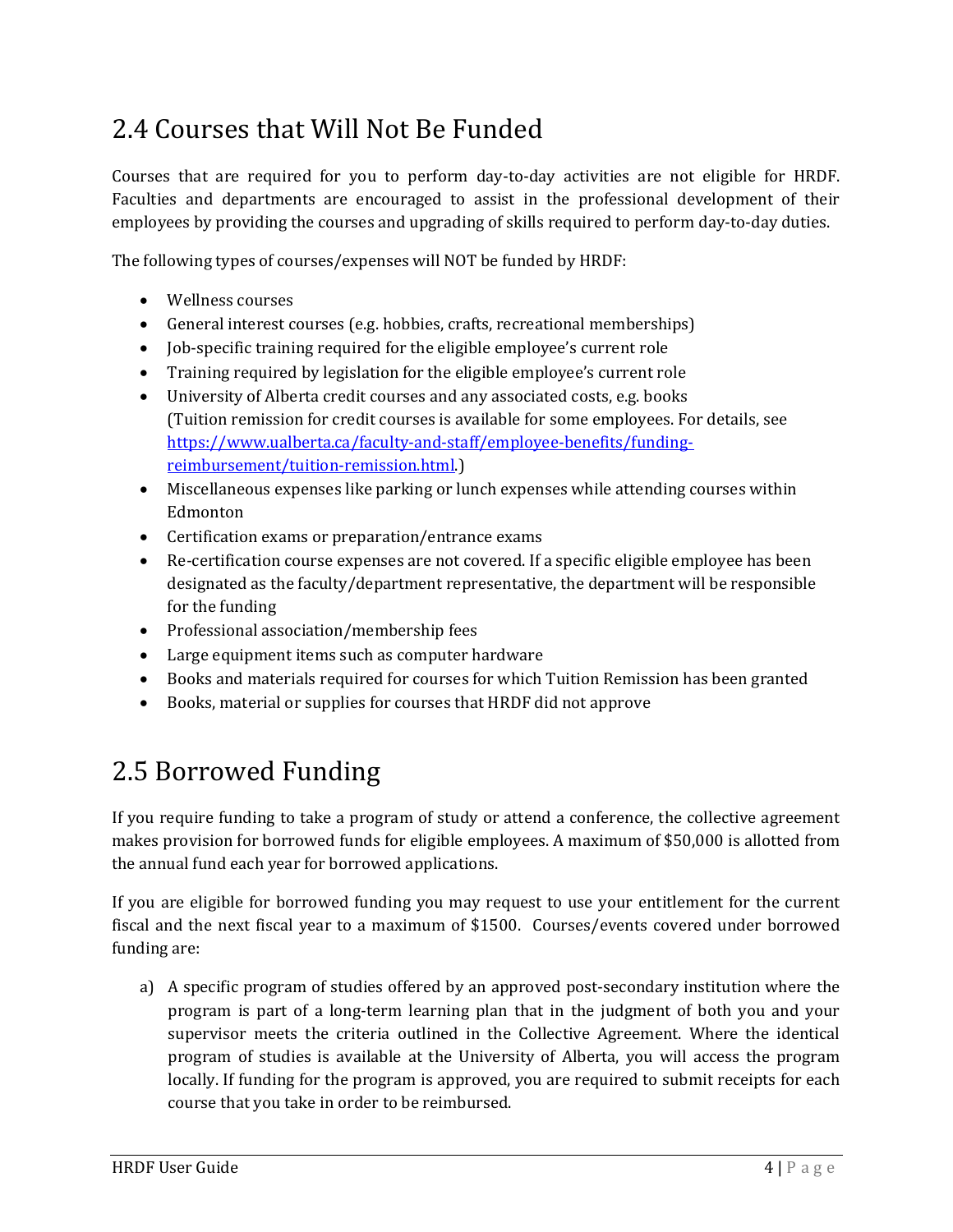b) Attendance at a major international conference that, in the judgment of you and your supervisor, is of mutual benefit to you and your department.

Where such program or conference is approved, you will not be allowed to apply for funding in the next fiscal year. If you have not submitted an application to use the approved funds within six months, your application will be reviewed.

Example: An eligible employee may apply for up to \$1,500 to attend a certificate program. The eligible employee may be granted up to \$750 for the current fiscal year and up to \$750 the following fiscal year. In this case, the eligible employee may not apply for funding again until **the two year period is complete.** This includes eligible employees who did not use the entire \$1,500.

Once the borrowed application has been submitted and approved, employees must submit a regular course application for the conference or for each course taken in the program of study. The HRDF Office cannot process any borrowed reimbursements until the regular course applications are submitted.

### <span id="page-6-0"></span>2.6 Reimbursements

Once you are approved for HRDF you or your department must pay for the course and request reimbursement from the Fund. The only exception is for any courses offered through the Organizational Development, Equity and Health (ODEH) or the Faculty of Extension. These course providers can invoice HRDF directly. You only need to let these providers know you have been approved for HRDF by providing the HRDF application number.

#### **Expenses Paid by the Employee**

Submit receipts to the HRDF office. Receipts can be sent via email or uploaded in the eHRDF database. Keep a copy of all receipts for your records.

*Clearly indicate your HRDF application number and your employee id on the email or uploaded file***.** The application number is generated by the EHRDF system when you submit your application. The HRDF office **must** receive receipts within **45 calendar days** of the course end date in order for you to receive reimbursement. This deadline is strictly enforced. After this date, the previously approved funds will be made available to other applicants.

Reimbursements to the employee are done through the payroll system. Receipts received and processed by the HRDF office prior to pay period cut off will be reimbursed on the following pay cheque. To view the pay period administration calendars refer to this website: [https://www.ualberta.ca/human-resource-services/managing-administration/employment](https://www.ualberta.ca/human-resource-services/managing-administration/employment-benefits-and-pay-administration/pay-period-schedules.html)[benefits-and-pay-administration/pay-period-schedules.html.](https://www.ualberta.ca/human-resource-services/managing-administration/employment-benefits-and-pay-administration/pay-period-schedules.html) 

HRDF is unable to reimburse third parties.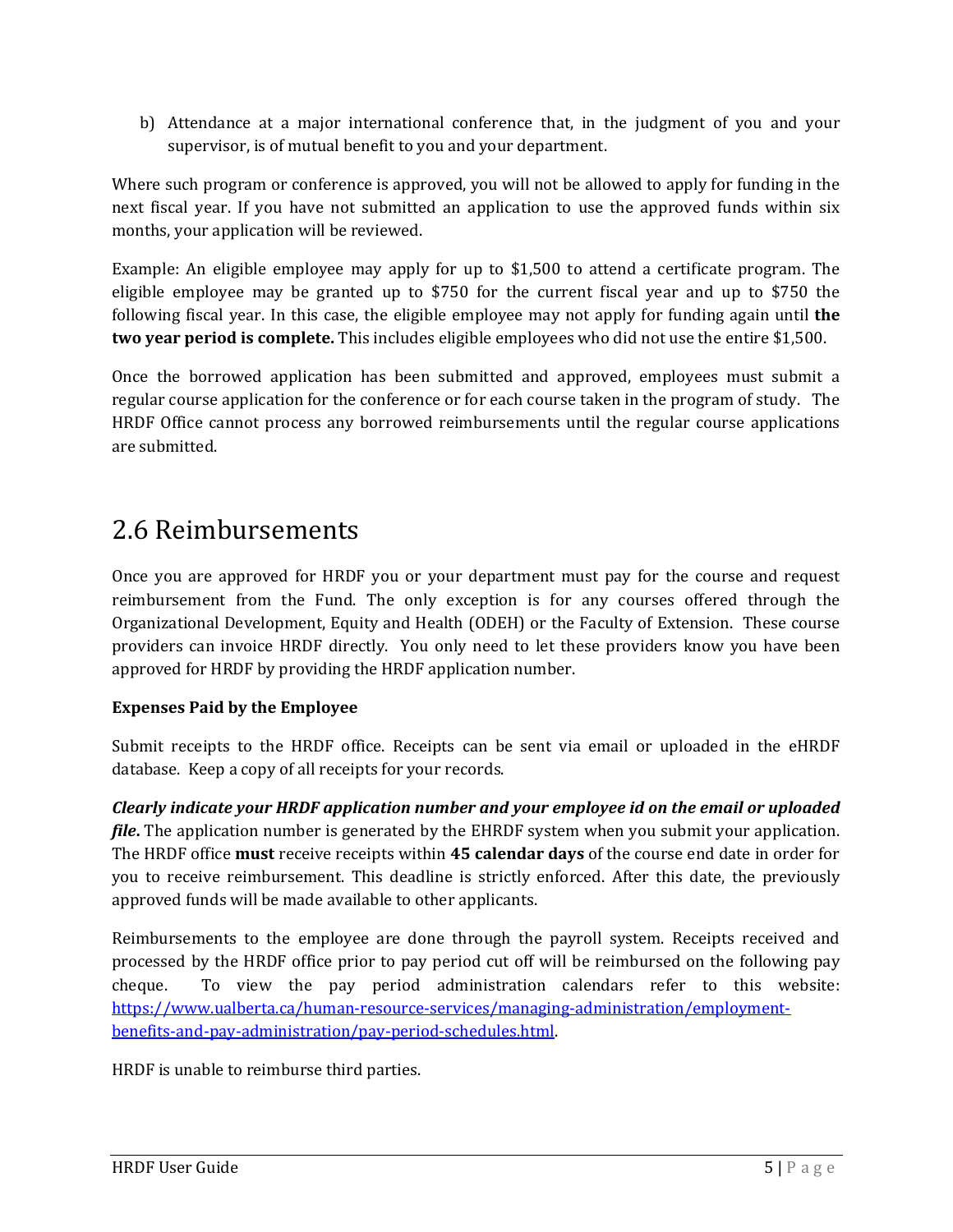#### **Expenses Paid by the Department**

The Department submits a copy of their ledger to the HRDF office. Funds will then be returned to the Department via a journal entry to the speed code provided on the application. Employees are encouraged to remind their Department about the 45-day time limit for submitting ledger lines.

### <span id="page-7-0"></span>2.7 Travel and Accommodation Claims

If you are attending a conference or workshop that involves any related travel costs (ie. Airfare, vehicle rental, parking, mileage and/or accommodation expenses), HRDF cannot reimburse you directly as it cannot process travel claims. Your department must pay for travel costs up front, or you must pay the costs and process your travel expense reimbursement claim using the PeopleSoft financial system. The department then submits a copy of their ledger to the HRDF office for reimbursement. Please note travel expenses will only be reimbursed up to 50% if at least 50% of the registration fee has been funded through HRDF.

### <span id="page-7-1"></span>2.8 Cancellation of Courses

If funding for your course has been approved and your course is subsequently cancelled, please notify the HRDF office. Also, notify the HRDF office if the course start date has been changed or if you withdraw from the course.

If you cancel, fail to attend, or do not complete an approved course without legitimate reasons, you will be fully responsible to reimburse the Fund for the full amount that was dispersed to you for the course.

### 2.9 Funding & Course Transfers

Approved funds are specific to the course or program for which the application was made. Funding is tied to the course, not the applicant. If an employee changes courses or programs, the funding cannot be transferred to a new course. Approval of the new application is dependent on the availability of funds. Applicants who submit receipts for different courses than what was approved will have their reimbursement denied.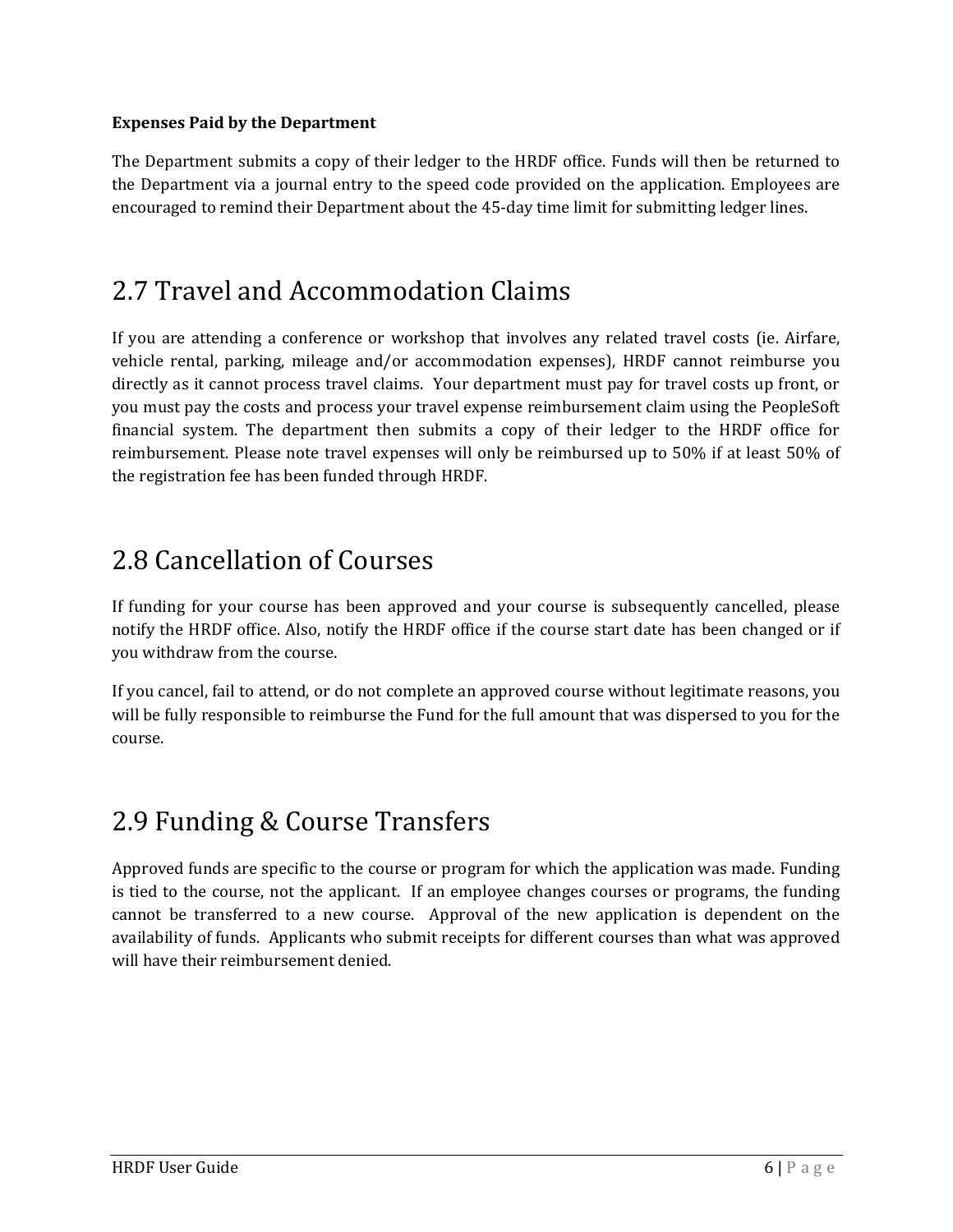# <span id="page-8-0"></span>3. Using the E-HRDF System

# <span id="page-8-1"></span>3.1 Summary of Application Procedure

Complete the HRDF application form within the E-HRDF system and click the Submit button.

Once you receive HRDF approval, register in the course. Registration is the employee's responsibility. If you register prior to receiving approval, you will be responsible for course costs or cancellation fees if the course is not subsequently approved.

If you make any changes to your plans (i.e., re-schedule, cannot attend, did not complete, etc.) please notify the HRDF office.

## <span id="page-8-2"></span>3.2 E-HRDF Instructions for Applicants

Access E-HRDF at:<https://apps.hrs.ualberta.ca/HRDFOnline/Employee>

You will see the following screen where you can log in using your CCID and password:

| <b>EN UNIVERSITY OF</b> |                                                                                                                                                                                                      |  |
|-------------------------|------------------------------------------------------------------------------------------------------------------------------------------------------------------------------------------------------|--|
|                         | <b>Campus Computing ID Login</b><br>The resource you requested requires you to<br>authenticate.<br>CCID:<br>Password:<br>Log in »<br>Forgot Your Password?<br>Copyright @ 2014 University of Alberta |  |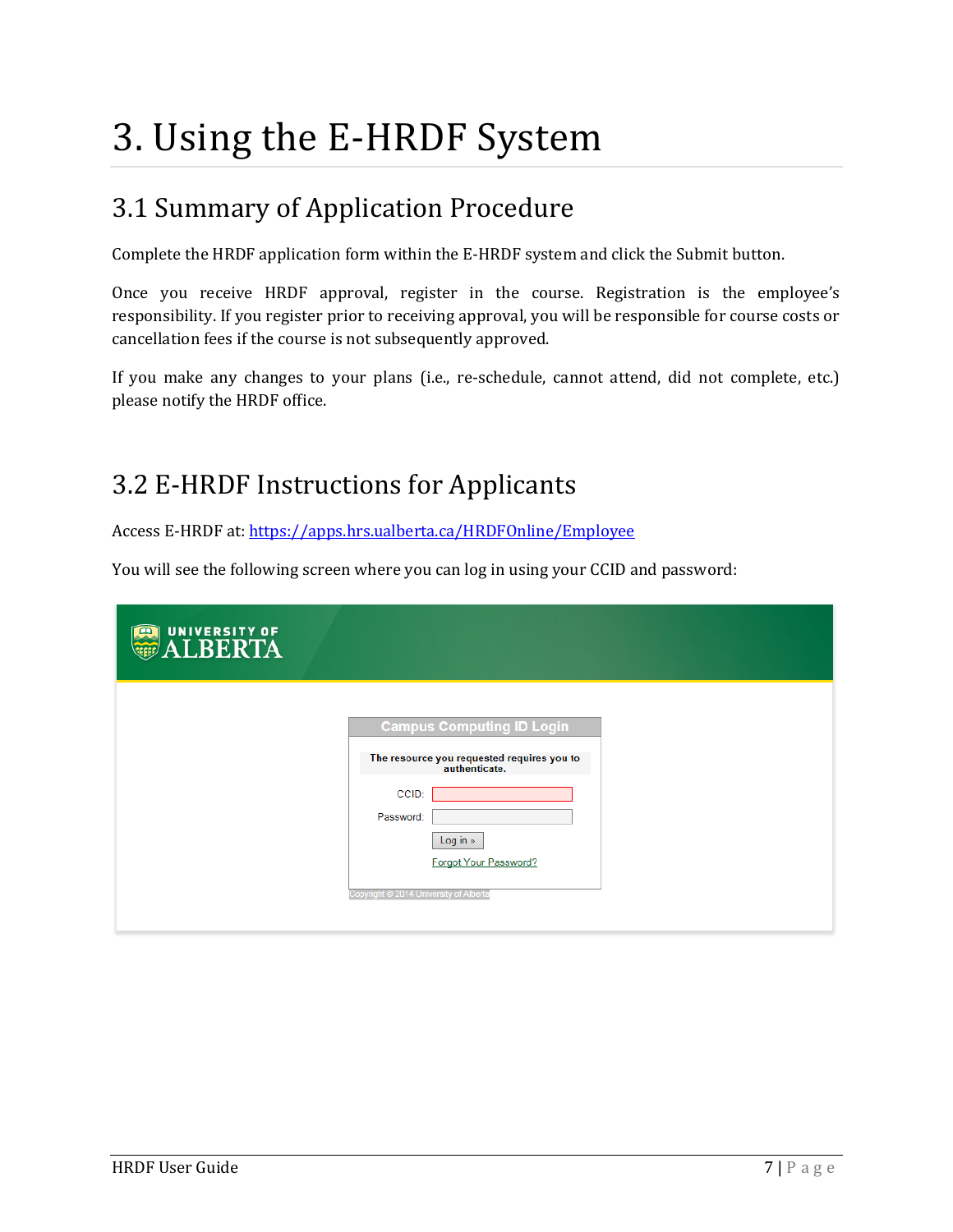In the left menu, click on **New Application** to display the HRDF application form.

| Dashboard                |  |
|--------------------------|--|
| New Application          |  |
| New Borrowed Application |  |
| New Message              |  |
| Logout                   |  |

Once "New application" has been selected, the following entry screen will appear:

| <b>Application - New</b>                                    |                                       |                    |                                      |                    |  |
|-------------------------------------------------------------|---------------------------------------|--------------------|--------------------------------------|--------------------|--|
| Course/Conference Title *<br>Course/Conference Offered By * | $\overline{\phantom{a}}$              | $\pmb{\mathrm{v}}$ | <b>Department required training?</b> |                    |  |
|                                                             |                                       |                    |                                      |                    |  |
| <b>Available Application:</b>                               | • Between: 2015-07-01 and: 2015-09-30 |                    |                                      |                    |  |
| Start Date *                                                |                                       |                    |                                      |                    |  |
| End Date*                                                   |                                       |                    |                                      |                    |  |
| Length <sup>*</sup>                                         | $<4$ hrs                              |                    |                                      |                    |  |
| Type *                                                      | In Town Conference                    |                    |                                      |                    |  |
| Mode *                                                      | Distance (e-learning)                 |                    |                                      |                    |  |
| Course/Conference Benefit*                                  |                                       |                    |                                      |                    |  |
|                                                             |                                       |                    |                                      |                    |  |
|                                                             |                                       |                    |                                      |                    |  |
| <b>Time Off Required?</b>                                   | $\Box$                                |                    |                                      |                    |  |
| Payment Options*                                            | Employee Pay                          |                    |                                      |                    |  |
|                                                             | <b>Requested Amount</b>               |                    | Coverage                             | <b>HRDF Amount</b> |  |
| Course/Conference                                           | $\overline{0}$                        |                    | 100                                  | $\mathbf{0}$       |  |
| Book/Material                                               | $\overline{0}$                        |                    | 100                                  | $\overline{0}$     |  |
| Travel/Accommodation                                        | $\overline{0}$                        |                    | 50                                   | $\mathbf{0}$       |  |
|                                                             |                                       |                    |                                      |                    |  |
|                                                             |                                       |                    |                                      |                    |  |

#### **Course Title**

Enter the full title of the course. If you are applying for funding for multiple courses, complete a separate HRDF application for each course.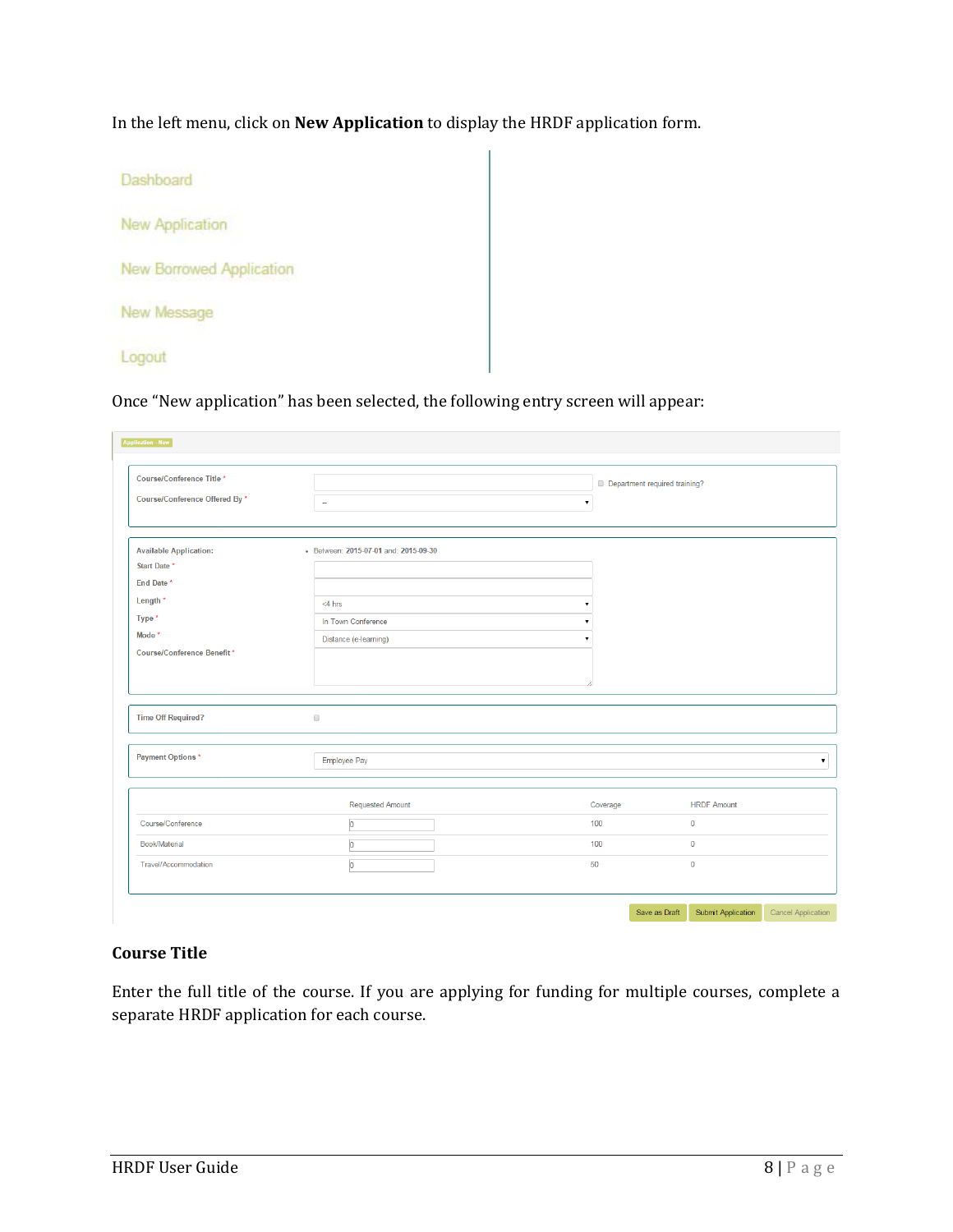#### **Offered By**

Select the name of the institution or organization that is offering the course from the drop down list. The drop down list has common providers in alphabetical order.

If you do not see your provider in the list select "Other". At that point a text box will pop-up for you to type in the provider name - enter the complete name; please do not abbreviate. There will also be a box to enter the location of the course. Please include the country if outside Canada. If the course is a credit course, for which there is an equivalent course at the U of A, the course cannot be approved unless reasons are given for enrolling in the course at another institution.

| Course/Conference Title*                         |       | <b>Department required training?</b> |
|--------------------------------------------------|-------|--------------------------------------|
| Course/Conference Offered By *                   | Other |                                      |
| Institution Name*<br><b>Institution Address*</b> |       |                                      |

#### **Start Date and End Date**

Enter the start and end date for the course. For single day courses, enter the same date in both fields. If the course has continuous enrollment or is self-paced, enter the dates that you expect to start and end the course. The end date must be in the same fiscal year. The fiscal year runs from April 1 to March 31.

| <b>Available Application:</b>     | • Between: 2015-07-01 and: 2015-09-30 |  |
|-----------------------------------|---------------------------------------|--|
| Start Date *                      |                                       |  |
| End Date*                         |                                       |  |
| Length <sup>*</sup>               | $<$ 4 hrs                             |  |
| Type*                             | In Town Conference                    |  |
| Mode *                            | Distance (e-learning)                 |  |
| <b>Course/Conference Benefit*</b> |                                       |  |
|                                   |                                       |  |
|                                   |                                       |  |

#### **Type**

Select the type of learning opportunity this application is for by using the drop down menu options.

| <b>Available Application:</b> | • Between: 2015-07-01 and: 2015-09-30 |  |
|-------------------------------|---------------------------------------|--|
| Start Date *                  |                                       |  |
| End Date*                     |                                       |  |
| Length <sup>*</sup>           | $<$ 4 hrs                             |  |
| Type*                         | In Town Conference                    |  |
| Mode *                        | Distance (e-learning)                 |  |
| Course/Conference Benefit*    |                                       |  |
|                               |                                       |  |
|                               |                                       |  |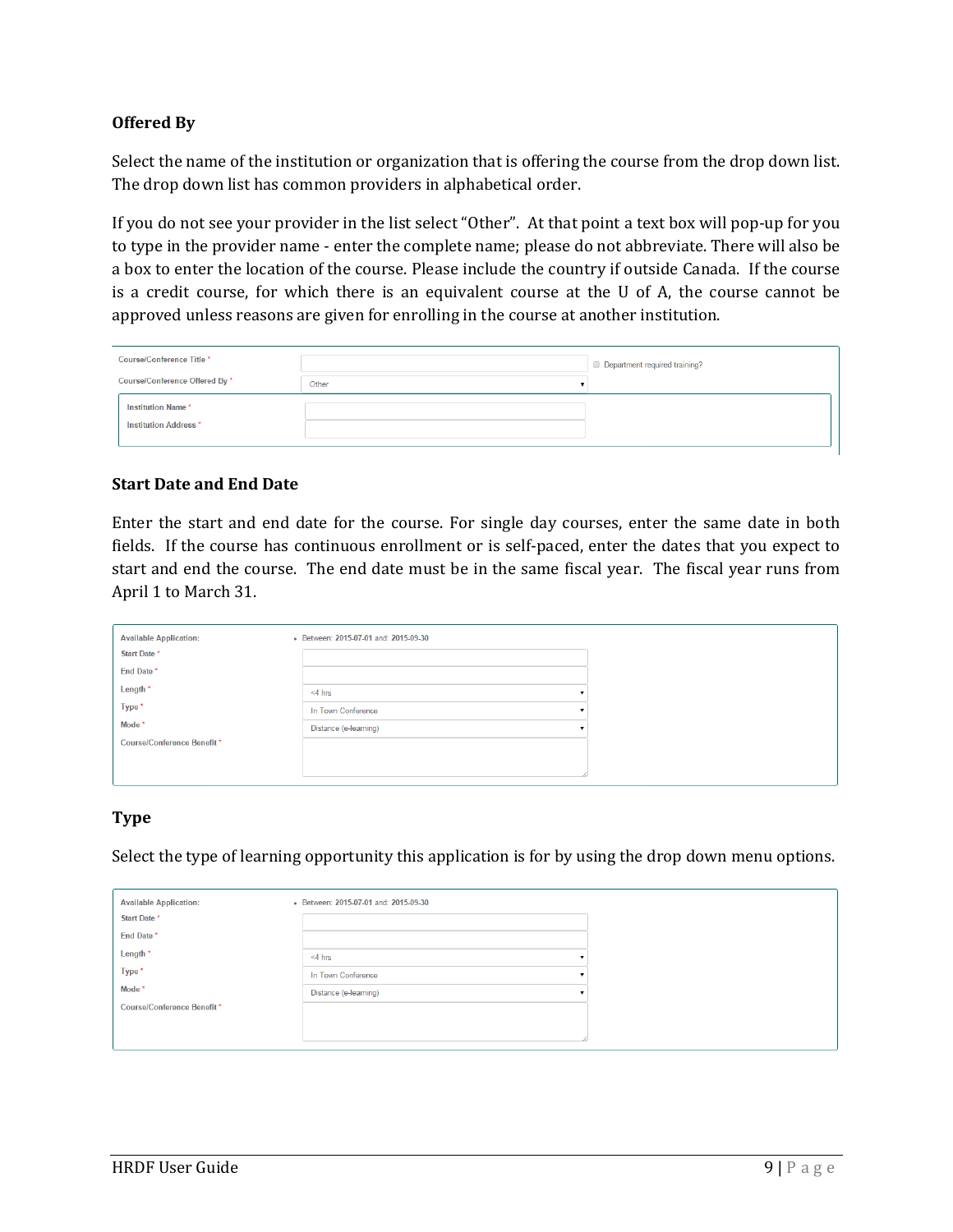#### **Mode**

Select the mode of delivery the learning opportunity takes by using the drop down menu options

| <b>Available Application:</b>     | • Between: 2015-07-01 and: 2015-09-30 |
|-----------------------------------|---------------------------------------|
| Start Date *                      |                                       |
| End Date *                        |                                       |
| Length <sup>*</sup>               | $<$ 4 hrs                             |
| Type*                             | In Town Conference                    |
| Mode *                            | Distance (e-learning)                 |
| <b>Course/Conference Benefit*</b> |                                       |
|                                   |                                       |
|                                   |                                       |

#### **Length**

Select the length of time the learning opportunity will take by using the drop down menu options.

| <b>Available Application:</b> | • Between: 2015-07-01 and: 2015-09-30 |
|-------------------------------|---------------------------------------|
| Start Date *                  |                                       |
| End Date*                     |                                       |
| Length <sup>*</sup>           | $<$ 4 hrs                             |
| Type *                        | In Town Conference                    |
| Mode *                        | Distance (e-learning)                 |
| Course/Conference Benefit*    |                                       |
|                               |                                       |
|                               |                                       |

#### **Time Off Required**

Time off for learning opportunities must be approved by your supervisor/authorizer. It is strongly recommended that you hold a conversation with your supervisor before you apply for HRDF.

| Time Off Required?<br>the contract of the contract of the contract of the contract of the contract of the contract of the contract of |  |
|---------------------------------------------------------------------------------------------------------------------------------------|--|
|---------------------------------------------------------------------------------------------------------------------------------------|--|

If time off IS required, the system will require the CCID of your supervisor (or other authority) to obtain approval for the time off work. The system will then contact the time off authorizer to confirm approval.

| <b>Name</b><br>Email | Time Off Required?<br>Supervisor CCID* |  |  |
|----------------------|----------------------------------------|--|--|
|                      |                                        |  |  |
|                      |                                        |  |  |
|                      |                                        |  |  |

#### **Department Required Training**

Note that department required courses are not covered by HRDF. Click the Department required training box if the course is required training for your job. Employees, in collaboration with their supervisors, are encouraged to identify learning and development plans and potential learning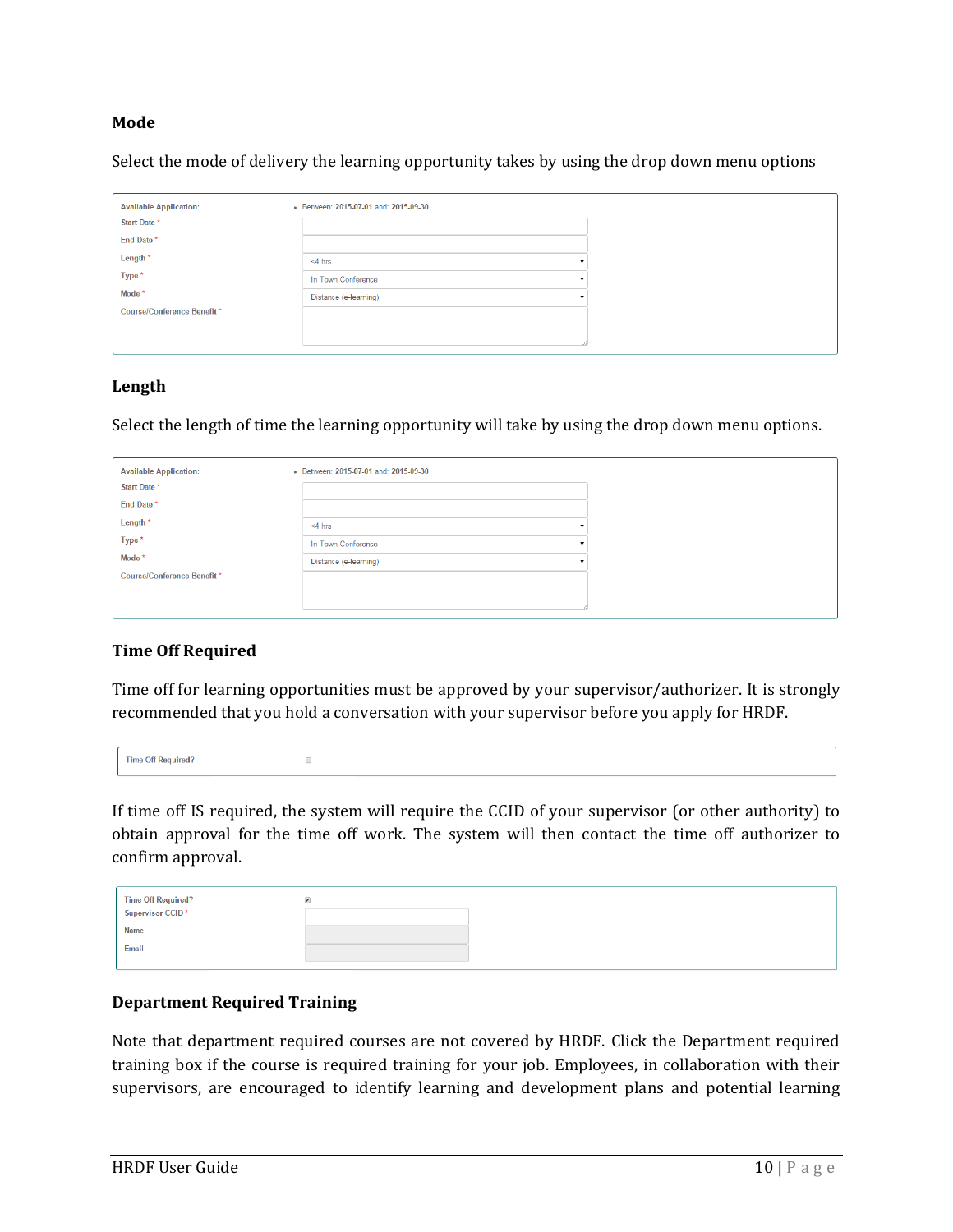opportunities where the Fund may apply, as part of the ongoing performance management process. However, where the employer or legislation requires job specific training, the employer should cover the cost of such training.

| Course/Conference Title *      |       | Department required training? |
|--------------------------------|-------|-------------------------------|
| Course/Conference Offered By * | Other |                               |

#### **Course Benefit**

Enter an explanation of how this course is a benefit to both you and your employer. There is no restriction on the length of the course benefit explanation, but should typically be the length of a short paragraph. This section is a good place to talk about your learning plan, to capture how this activity is adding to your job, career and personal development.

| Course/Conference Benefit* |  |
|----------------------------|--|
|                            |  |

Once the course detail fields are complete in the first section, you will notice a second section on the New Application page outlining the details of payment that looks like the below:

| Payment Options*     | <b>Employee Pay</b>     |          |                    |  |  |
|----------------------|-------------------------|----------|--------------------|--|--|
|                      |                         |          | <b>HRDF Amount</b> |  |  |
|                      | <b>Requested Amount</b> | Coverage |                    |  |  |
| Course/Conference    |                         | 100      | $\Omega$           |  |  |
| Book/Material        |                         | 100      | $\mathbf{0}$       |  |  |
| Travel/Accommodation |                         | 50       | $\mathbf{0}$       |  |  |
|                      |                         |          |                    |  |  |

#### **Course Expenses / Payment Options**

For U of A courses, the employee can pay up front and submit the course receipt to the HRDF Office at [hrdf@ualberta.ca](mailto:hrdf@ualberta.ca) or by uploading it in the EHRDF system. If the course is offered by the Faculty of Extension, or Organizational Development, Equity and Health (ODEH), an invoice can be sent directly to the HRDF office by these course providers. You only have to let these course providers know you are approved for HRDF by providing the HRDF application number. Receipts do not need to be submitted to the HRDF Office in this type of case only.

For Off Campus Providers, either the employee or the department will pay the course fees upfront and then seek reimbursement from HRDF. The department payment option is required if there are any travel expenses but may also be used for other course expenses. If your department is paying, the system will require the CCID of your financial authority (Finance Officer, APO, Trust Holder, etc.). This individual will be contacted via email to provide approval for the expenses and department financial information for the reimbursement.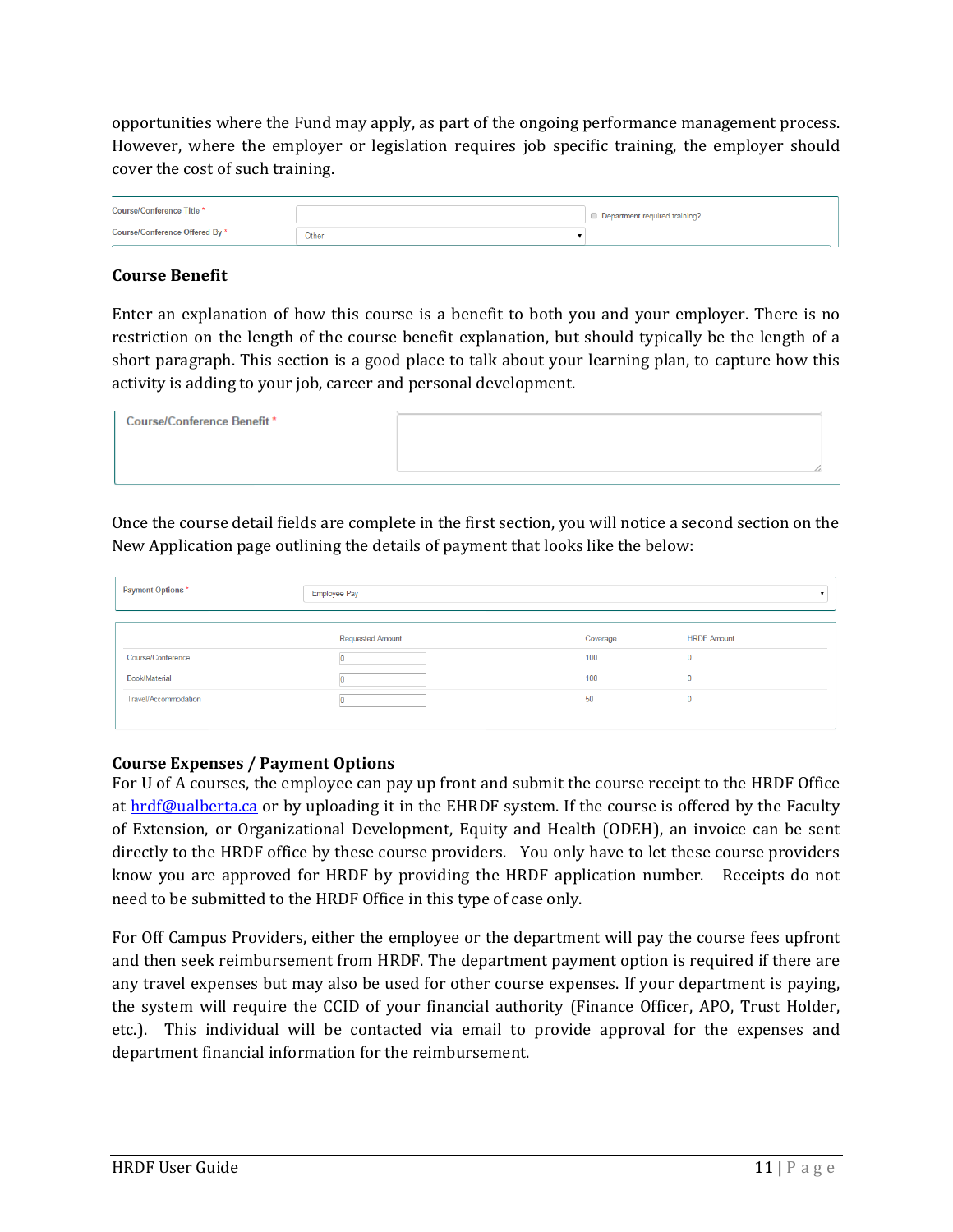Enter the amount and type of any eligible course expenses. Type is classified as either (1) Course/Application/Conference or (2) Materials, books or supplies. The form allows for up to three expenses per course. For additional expenses, complete a new application form.

Expenses covered include registration or course fees and reasonable travel expenses, if the course is outside of Edmonton. Travel expenses are considered up to 50% for courses that are not available locally.

HRDF does not cover the cost of books and materials required for courses for which Tuition Remission will be granted or has been granted. Books and materials are covered if they are for an approved course, but are not included in the cost of the course.

#### **Authorization**

If you have indicated on the form that you require time off work or that your department will be paying for the learning opportunity, this portion of the form will appear and you will be required to fill in one or both sections as appropriate.

| <b>Time Off Required?</b><br>Supervisor CCID <sup>*</sup><br><b>Name</b><br>Email | $\overline{\mathbf{v}}$                                                   |
|-----------------------------------------------------------------------------------|---------------------------------------------------------------------------|
| Payment Options*<br>Financial Auth CCID <sup>*</sup><br><b>Name</b><br>Email      | Department Pay (This option is REQUIRED if there are any travel expenses) |

#### **Authorization For Time Off Work**

This section will appear only if you require time off work to attend the course and have checked the "Time Off Required" box. Enter the CCID of the individual with the authority to approve your time off. The system will contact them via email to request that they confirm authorization of your time off work. The application will not be processed until the time off authority has provided the approval.

#### **Authorization For Department Paying**

This section will appear only if your department will pay the course fees upfront and then seek reimbursement from HRDF. Enter the CCID of the Financial Authority or Trust Holder to approve your expenses. The system will contact them via email to approve the expenses and provide department financial information for the reimbursement. The application will not be processed until the financial authority has provided the approval.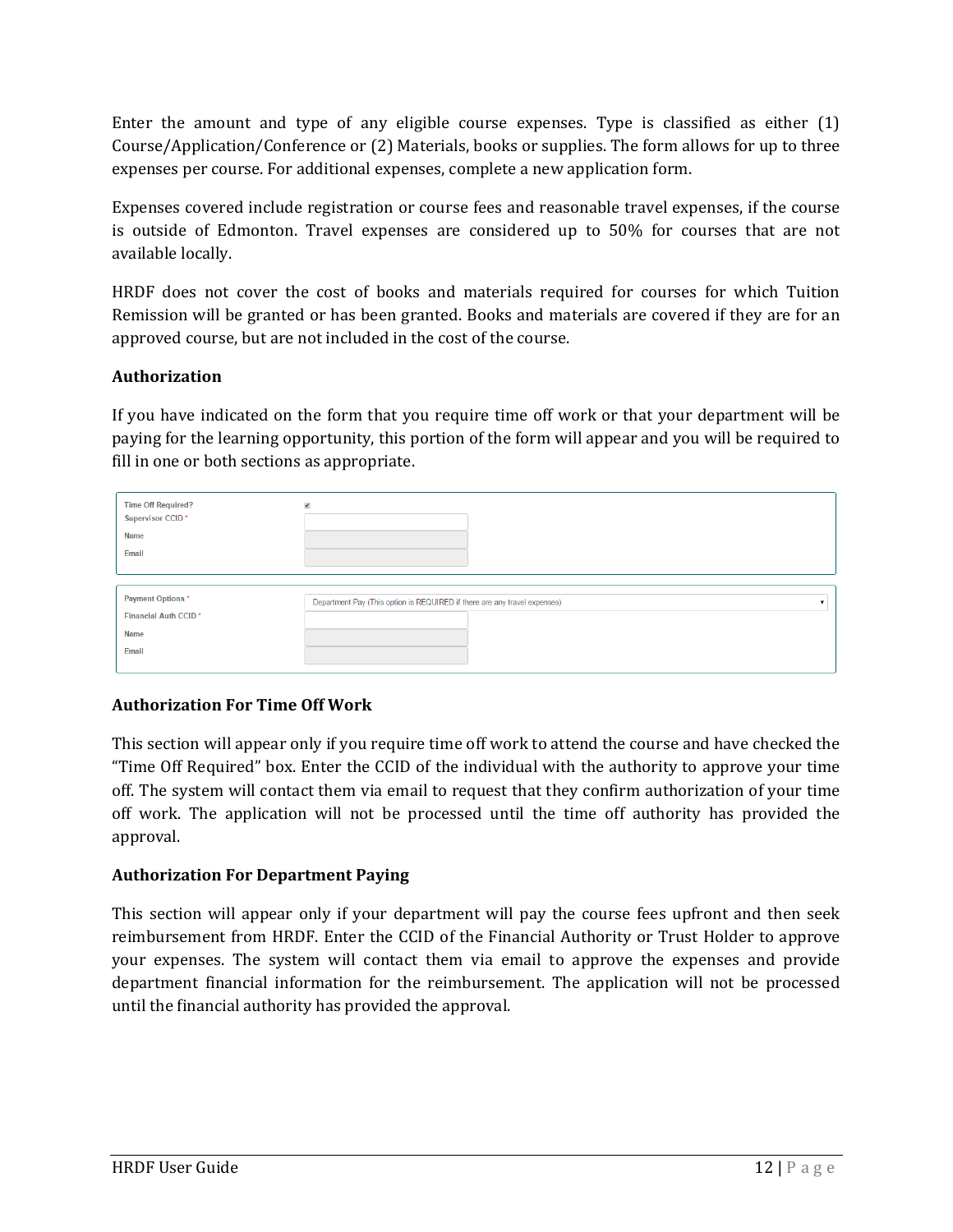#### **Save, Submit or Print Application**

At the bottom of the application form click on **Save as Draft** if you would like to save the information you've entered thus far and continue working on it at another time. The HRDF office will not take any action on draft applications. Otherwise, if you are done filling in the form, click on the **Submit Application** button; your application will then be forwarded to any approvers (if applicable) and then considered by the HRDF office. You can also print your HRDF application by clicking on Print Application.



#### **Receipts**

If your HRDF application is approved and after you have paid for the course, remember to submit the receipts to the HRDF email at [hrdf@ualberta.ca](mailto:hrdf@ualberta.ca) or by uploading it in the E-HRDF system. Keep a copy of all receipts for your records. Receipts must have the *HRDF Application Number* (generated when you submit your E-HRDF application), your *Name* and *Employee ID* included. The HRDF office must receive receipts within 45 days of the course end date to process the reimbursement. Reimbursements are issued on staff payroll.

#### **Borrowed Funds**

If you would like to use the Borrowed Funds option in conjunction with your HRDF application(s), as outlined in Section 2.5 of this manual, click on the **New Borrowed Application** link in the lefthand menu. Complete the reason for the borrowed funds request, course/conference provider and the borrowed amount in the appropriate fields. Once the borrowed application has been submitted and approved, employees must submit a regular course application for the conference or for each course taken in the program of study. The HRDF Office cannot process any borrowed reimbursements until the regular course applications are submitted.

|                          | <b>Borrowed - New</b>                                         |                                         |
|--------------------------|---------------------------------------------------------------|-----------------------------------------|
| Dashboard                | <b>Available Borrowed</b><br><b>Application Period *</b>      | From: 2015-04-01 To: 2017-03-31         |
| New Application          | Borrowed Reason *<br><b>Course/Conference</b><br>Offered By * | <b>Full Conference Course</b><br>$\sim$ |
| New Borrowed Application | Borrowed Amount: *<br><b>Note</b>                             | $\mathbf 0$                             |
| New Message              |                                                               |                                         |
|                          |                                                               | Submit                                  |
| Logout                   |                                                               |                                         |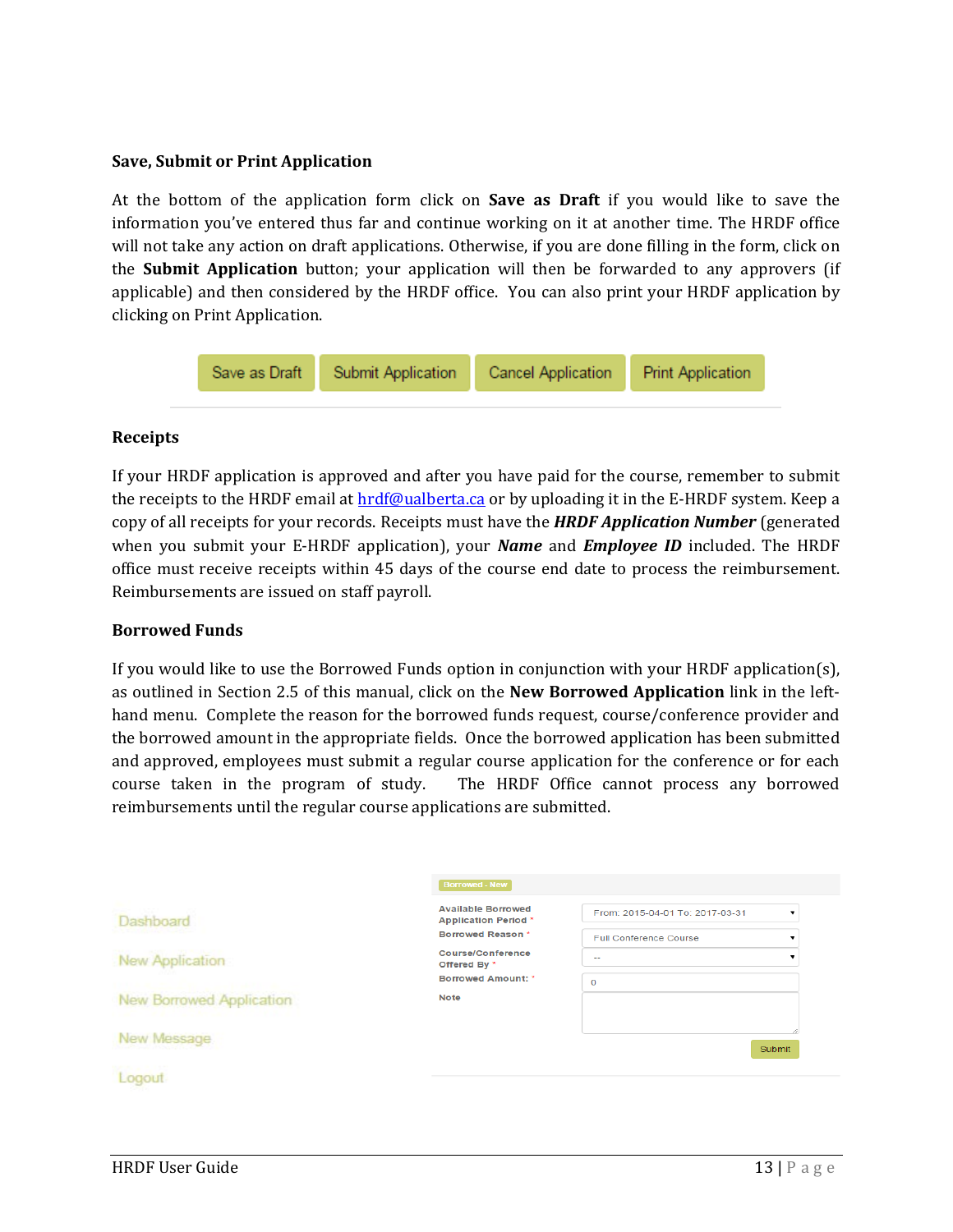#### **Send Message**

If you have questions or comments about your HRDF application, you may click on **Send Message** to send a note to the HRDF Administrative Office. A window will appear where you type in a Subject and Message text as shown below. Note that this is an internal message within the EHRDF system; it is not sent via standard email. This is a better tracking mechanism for the HRDF Office; it ensures that your inquiries are kept with your overall HRDF file, with all of your applications, messages and other history in one place.

|                          | Message     |                                           |
|--------------------------|-------------|-------------------------------------------|
| Dashboard                | Subject:    |                                           |
| New Application          | Message: *  |                                           |
| New Borrowed Application | File Types: | PDF, DOCX, DOC, TXT, JPG Max size is 1 MB |
| New Message              | Attachment: | Choose file No file chosen                |
| Logout                   |             | Save<br>Cancel                            |

### <span id="page-15-0"></span>3.3 E-HRDF for Approvers

Individuals listed as approvers on an E-HRDF application will receive an email notification requesting that they log in to E-HRDF to confirm their authorization for time off or department payment. If you are requested to do an approval, you will access E-HRDF and log in with your CCID and password, just as with applicants, at: [https://apps.hrs.ualberta.ca/HRDFOnline/Approver.](https://apps.hrs.ualberta.ca/HRDFOnline/Approver)

| <b>EN UNIVERSITY OF</b> |                                                                                                                                                                                                             |  |
|-------------------------|-------------------------------------------------------------------------------------------------------------------------------------------------------------------------------------------------------------|--|
|                         | <b>Campus Computing ID Login</b><br>The resource you requested requires you to<br>authenticate.<br>CCID:<br>Password:<br>Log in »<br><b>Forgot Your Password?</b><br>Copyright @ 2014 University of Alberta |  |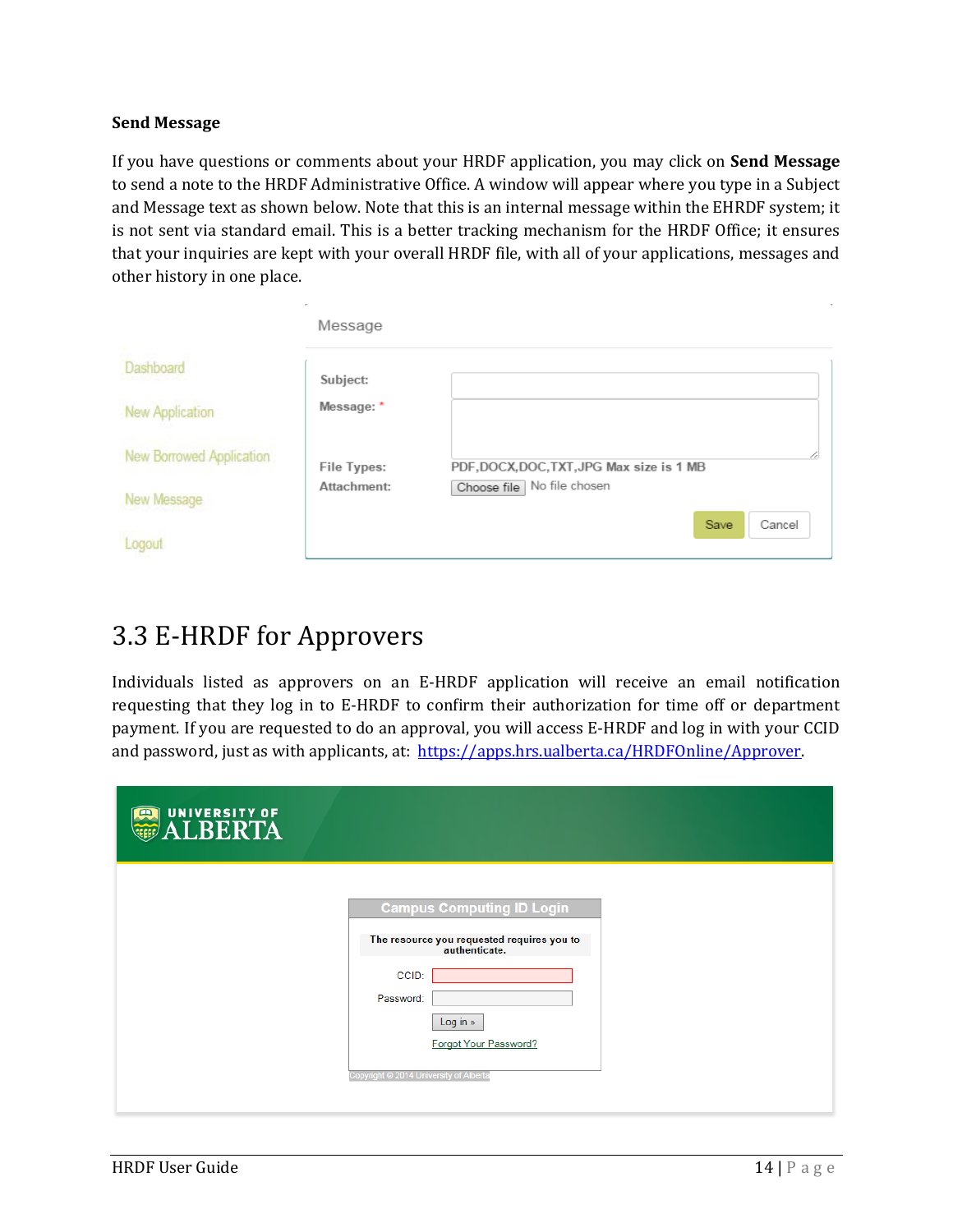The Approver home page shows a list of new applications awaiting your approval, as shown below:

**HRDF Administration** 

|         | Waiting to approve application list     |             |                      |            |                       |               |                         |                        |
|---------|-----------------------------------------|-------------|----------------------|------------|-----------------------|---------------|-------------------------|------------------------|
| ID      | <b>Application Title</b>                | Employee ID | Employee Name        | Start Date | <b>Applied Amount</b> | <b>Status</b> | Time Off Approve Status | Payment Approve Status |
| 2919.30 | Excel 2016                              | 1280010     | Nalin Dassanayake    | 2016-01-18 | \$475.00              | Pending       | Request Approval        | Request Approval       |
| 291922  | Conference                              | 1400286     | Jackelyn Maann Celis | 2015-12-12 | \$1,500.00            | Cancelled     | Declined                | Declined               |
| 291971  | Microsoft Conference in California 2016 | 1480286     | Jackelyn Maann Celis | 2015-12-12 | \$1,500.00            | Declined      | Approved                | Approved:              |
| 291920  | Microsoft Conference 2016               | 1400286     | Jackelyn Maann Celis | 2015-12-10 | \$1,500.00            | Draft         | Request Approval        | Request Approval       |
| 291884  | XYZ                                     | 0816638     | Barbara Dobson       | 2015-09-25 | \$260.00              | Requested     | Request Approval        | Request Approval       |
| 291990  | Organizational Behaviour                | 1005737     | Carmen Grant         | 2015-07-22 | \$100.00              | Cancelled     | Approved                | <b>N/A</b>             |
| 291889  | ABC Conference                          | 1005737     | Carmen Grant         | 2015-07-03 | \$350.00              | Cancelled     | Approved                | Approved               |
| 291888  | <b>ABC</b>                              | 1005737     | Carmen Grant         | 2015-06-23 | \$600.00              | Declined      | N/A                     | Approved               |

Click on the link under **ID** to view the HRDF application and approval details. You will see information about the employee and requested course (title, dates, cost, etc.) followed by the authorization details that require your attention.

If you are the employee's supervisor or time off authorizer, you will see the following drop down list:

| <sup>O</sup> By selecting approve or decline you agree that in your position you have supervisory authorization for time-off. |                  |  |        |  |
|-------------------------------------------------------------------------------------------------------------------------------|------------------|--|--------|--|
| Time Off Approval Request: *                                                                                                  | Request Approval |  | Submit |  |

If you approve the employee's time off, select **Approved** from the drop down menu and click **Submit.** Once you have submitted your approval you will see the following pop up message.

Message

| <b>Update successful</b> |  |       |
|--------------------------|--|-------|
|                          |  |       |
|                          |  | Close |

If you are the department financial authorization, you will see the following drop down list:

| <b>O</b> By selecting approve or decline you agree that in your position you have financial authorization for department payment. |            |                  |  |        |  |
|-----------------------------------------------------------------------------------------------------------------------------------|------------|------------------|--|--------|--|
| Payment Approval Request: *                                                                                                       | Speed Code | Request Approval |  | Submit |  |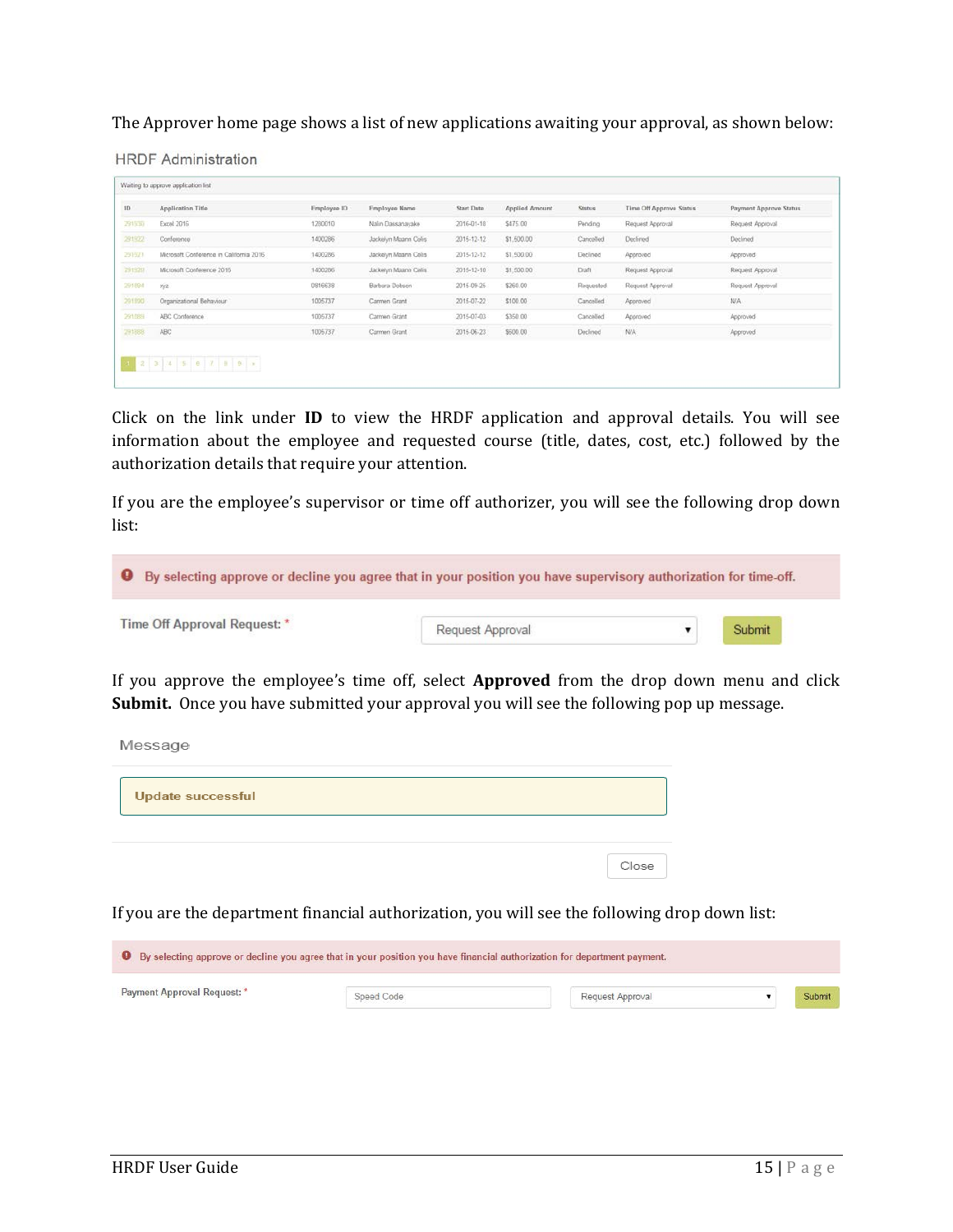If you approve the employee's expenses select **Approved,** enter the department speed code for the HRDF reimbursement and click **Submit.** Once you have submitted your approval you will see the following pop up message.

| Message                  |       |
|--------------------------|-------|
| <b>Update successful</b> |       |
|                          |       |
|                          | Close |

## <span id="page-17-0"></span>3.4 E-HRDF Help

If you have any questions about HRDF check the FAQs in the next section of this manual (3.5) or you may contact the **HRDF Administrative Office**:

- Telephone: 492-4350
- Email: [HRDF@ualberta.ca](mailto:HRDF@ualberta.ca)
- Campus Mail: 2-60 University Terrace

#### HRDF Resources:

- HRDF Information (public website): [https://www.ualberta.ca/faculty-and-staff/employee-benefits/funding](https://www.ualberta.ca/faculty-and-staff/employee-benefits/funding-reimbursement/human-resource-development-fund.html)[reimbursement/human-resource-development-fund.html](https://www.ualberta.ca/faculty-and-staff/employee-benefits/funding-reimbursement/human-resource-development-fund.html)
- E-HRDF website (requires CCID log-in): <https://apps.hrs.ualberta.ca/HRDFOnline>

Collective Agreements information on HRDF:

• Common Provision – Operating & Trust, Article 24:

[https://cloudfront.ualberta.ca/-/media/hrs/my-employment/agreements/support-staff](https://cloudfront.ualberta.ca/-/media/hrs/my-employment/agreements/support-staff-agreement-common-provisions.pdf)[agreement-common-provisions.pdf](https://cloudfront.ualberta.ca/-/media/hrs/my-employment/agreements/support-staff-agreement-common-provisions.pdf)

• ESL Agreement (Part C) Article 19:

[https://cloudfront.ualberta.ca/-/media/hrs/my-employment/agreements/support-staff](https://cloudfront.ualberta.ca/-/media/hrs/my-employment/agreements/support-staff-agreement-part-c-esl.pdf)[agreement-part-c-esl.pdf](https://cloudfront.ualberta.ca/-/media/hrs/my-employment/agreements/support-staff-agreement-part-c-esl.pdf)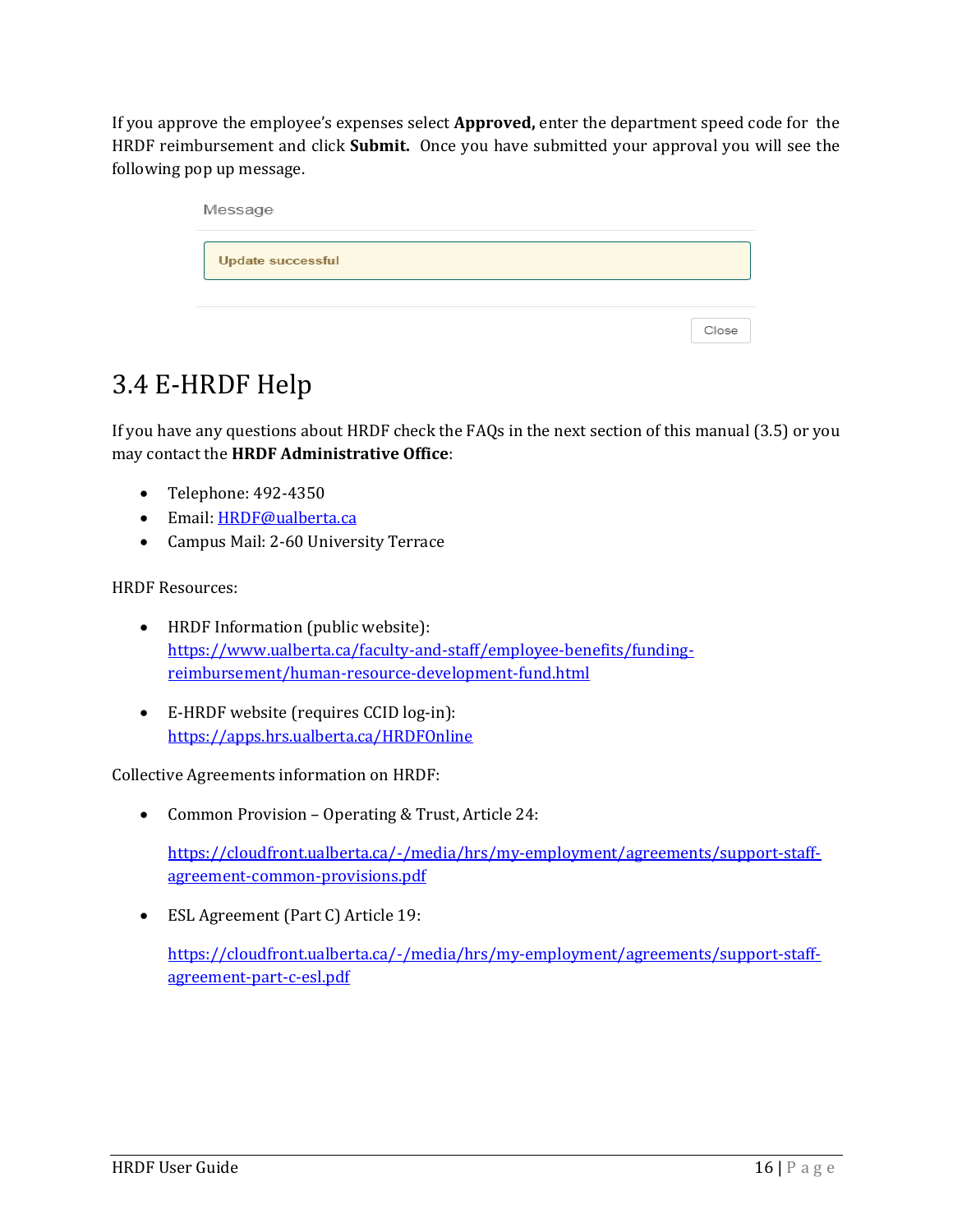## <span id="page-18-0"></span>3.5 E-HRDF FAQs

Below are answers to frequently asked questions about E-HRDF:

#### **Q1: Applications are approved on a first come, first served basis. So when is an E-HRDF application considered received - when submitted by the employee or, if applicable, when all the approvals are received?**

Answer: The application is received only when it is complete with the appropriate approvals, if needed. Much the same as with the paper version, an incomplete application cannot be approved. The first-come, first served approvals will be completed as applications are received. If you are concerned about an approver being away, it would be appropriate for that approving authority to be delegated in their absence, and the employee can change the approver to accommodate that after they have submitted their application (contact the HRDF office to do so). Employees and indicated approvers will receive reminders about the status of the application, and the employee can also follow-up personally with regards to getting the approvals done in a timely manner. Ideally, the employee would have had a conversation with an approver before submitting the application.

#### **Q2: Can an employee still access HRDF when on Maternity Leave?**

Answer: The HRDF is available to support staff employees. If a person is on an authorized leave of absence, they are still considered employees, though they are away from work for a legitimate reason. They are still eligible to apply for HRDF and take training. Similarly, if an employee has applied for a course and been approved for HRDF funding and their position at the University is terminated, they have a window in which they may still attend that training. Employees in this situation should ask their Employee Relations Consultant if this applies to them.

#### **Q3: Can employees from certain departments have authorized approvers and/or financial approvers automatically populated on their applications?**

Answer: This EHRDF system is meant to be a tool that is available to all employees. We are not prepared to re-write portions of the system to accommodate particular unit needs. The communication process of identifying authorized approvers for departments is an internal one. Due to the amount of mobility for affected staff and changes in positions, the amount of work needed to keep the system up-to-date would negate the benefits of the stream-lined system.

#### **Q4: Do the emails received when the application is approved include the 45 day warning for receipts?**

Answer: The 45 day warning to submit receipts will be in several places along the application process, in addition to reminders the employee will receive. The employee will ultimately be responsible for heeding the submission period.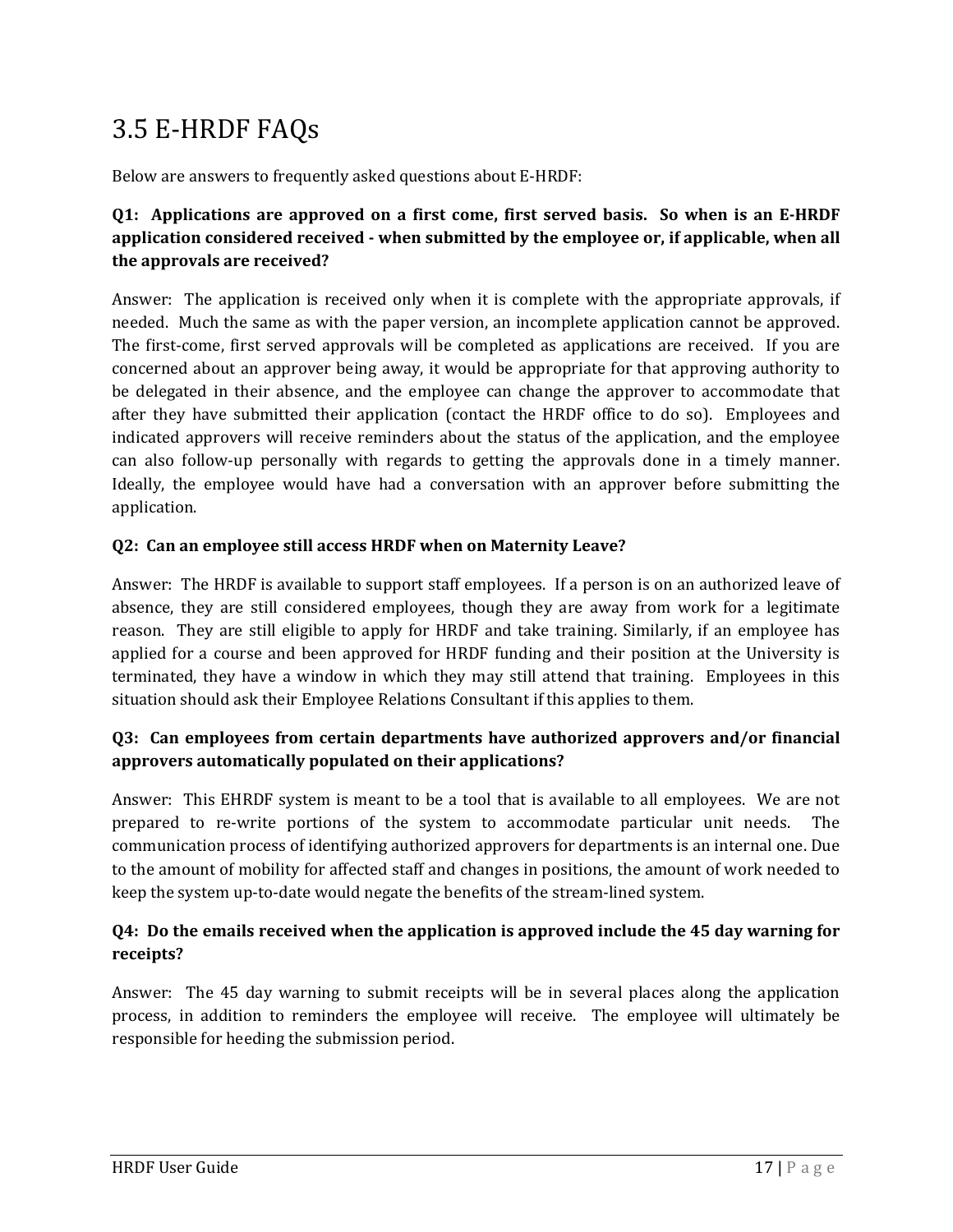#### **Q5: I attended a course provided by Extension or ODEH. Why do I receive a reminder to submit my receipts?**

Answer: Reminder emails for receipts are automatic and all employees whose courses have ended will receive the reminder unless the HRDF Office has received the receipts or been invoiced by the internal course providers (Extension and ODEH only). You do not need to send receipts in this case.

#### **Q6: I received approval for an Extension or ODEH course and the payment option was indent. Am I responsible for any cancellation fees, if I do not attend or cancel my registration within the course provider timelines?**

Answer: If you cancel, fail to attend, or do not complete an approved course without legitimate reasons, you will be fully responsible to reimburse the Fund for the full amount that was dispersed to you for the course. This applies to all applications regardless of the payment option selected. Indent payments are subject to this policy as well.

#### **Q7: I want to attend a course provided by the Technology Training Centre (TTC). Does this on-campus course provider allow direct invoicing to HRDF?**

Answer: The payment options for Technology Training Centre (TTC) courses are employee or department pay only. TTC no longer allows for direct invoicing to HRDF.

#### **Q8: I received approval on my borrowed application, what is my next step?**

Answer: Once the borrowed application has been submitted and approved, employees must submit a regular course application for the conference or for each course taken in the program of study. The HRDF Office cannot process any borrowed reimbursements until the regular course applications are submitted.

#### **Q9. I want to take an online learning course. Can I apply for HRDF?**

Answer: Online learning courses are increasingly common and convenient ways to access development. HRDF will fund online learning courses that are either single one-time pay as you go or a long-term program of study. For example, if you want to take an online course beginning in May, you must apply for HRDF funding for the April 1 to June 30 funding period that opens March 1. If you pay for the course prior to obtaining HRDF funding and cannot prove that the course will start in the proper funding period, the application will be declined. HRDF will not reimburse any annual or short-term subscriptions to online learning providers. You can find free online learning resources: [https://www.ualberta.ca/faculty-and-staff/faculty-and-staff-news/2020/february/free](https://www.ualberta.ca/faculty-and-staff/faculty-and-staff-news/2020/february/free-online-learning-resources.html)[online-learning-resources.html](https://www.ualberta.ca/faculty-and-staff/faculty-and-staff-news/2020/february/free-online-learning-resources.html)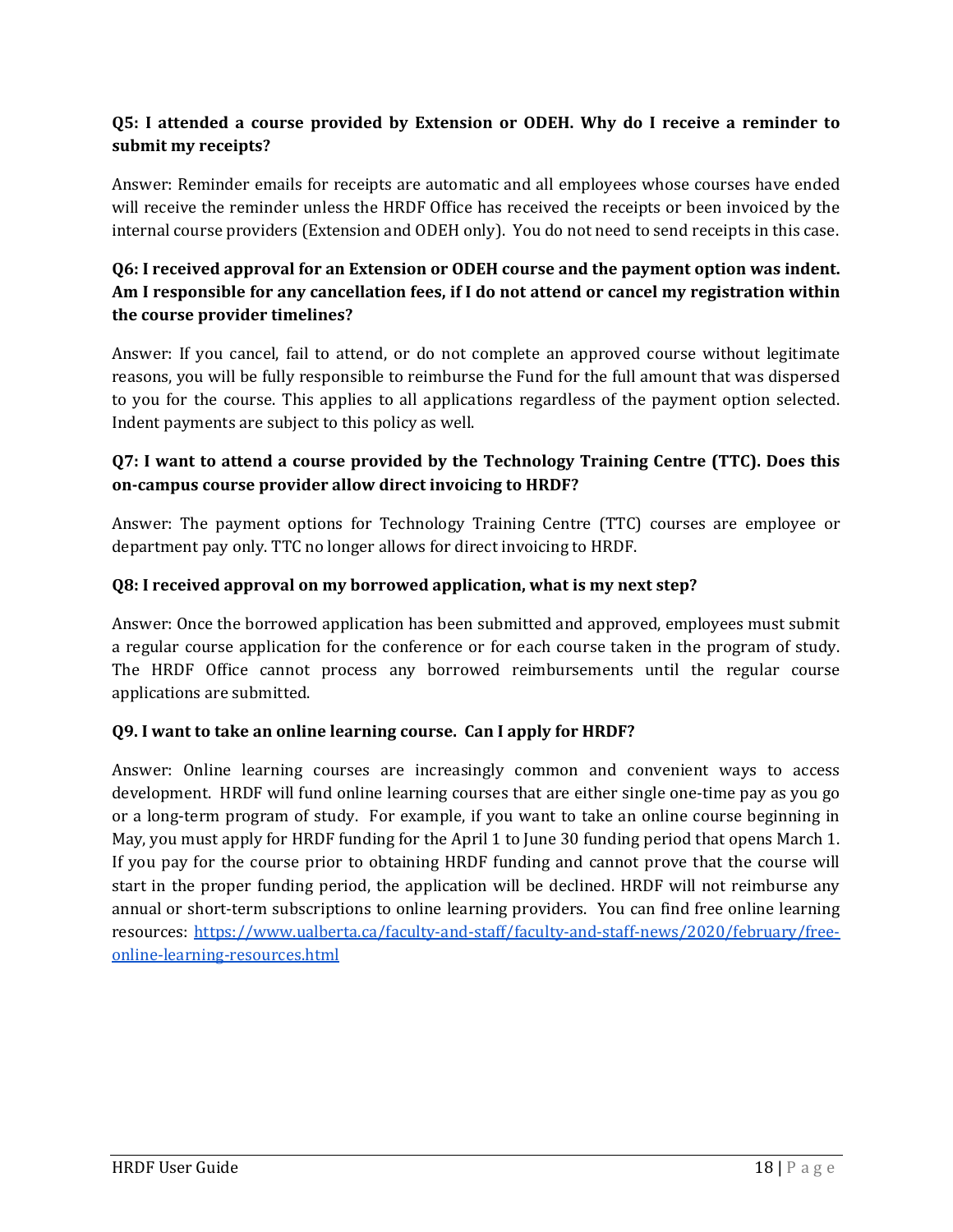#### **Q10. I enrolled in a course and indicated I would use HRDF funding but now there is no more HRDF funding. What should I do?**

Answer: You must decide if you can pay for the course yourself, use your Personal Spending Account (part of your employee benefits, if applicable) or withdraw from the course. It is best to apply for funding prior to completing your registration to ensure that you will be able to pay for the course.

#### **Q11. Why are paper applications no longer accepted?**

Answer: It has been several years since the EHRDF system was implemented. Since then there have been a small number of paper forms accepted based on the desire to accommodate staff who may not have access to a computer during work. It has been determined that this has not been a barrier to employees and those submitting paper applications were able to submit their applications online when asked. It is more efficient and equitable to have one process for everyone.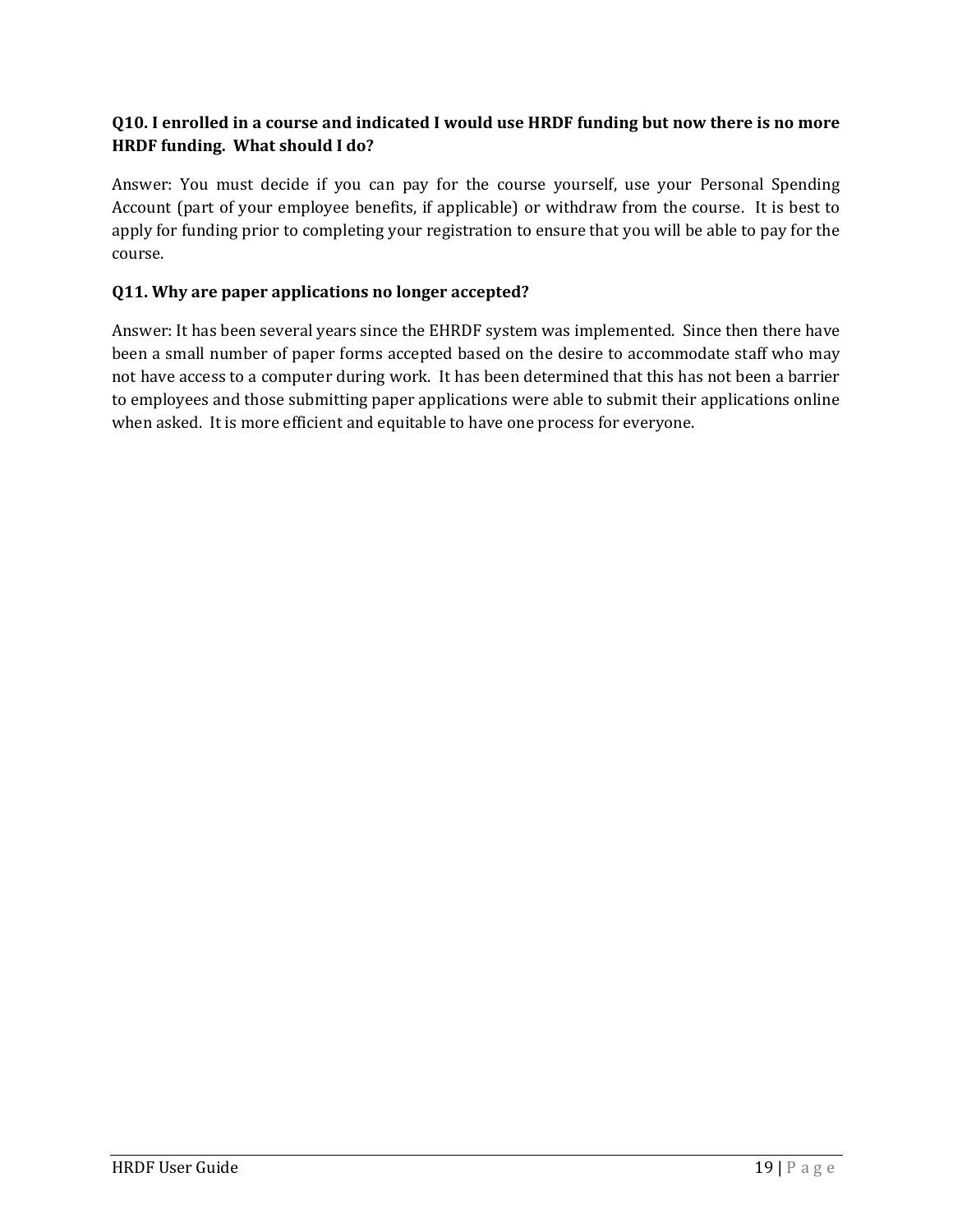# <span id="page-21-0"></span>4. Additional Information for Managers, Administrators, etc.

This section contains additional information for supervisors, managers, APOs, departmental financial staff, human resources coordinators, and other administrators.

### <span id="page-21-1"></span>4.1 Administrative Roles

#### **Supervisors and Managers**

If an employee plans to take a course that takes place during paid work hours, they should discuss their plans with you prior to applying for HRDF. You have several options for responding to such a request:

- Allow the employee to take the course as regular paid work time
- Approve the absence but make arrangements for the employee to make up the time spent away from work
- Allow the employee to use vacation or lieu time
- Allow the employee to take a leave of absence
- Decline the request

If you approve one of the first two options above, the employee indicates on the HRDF application form that the course is during work hours. They will be asked to enter your CCID so the system can contact you. You will receive an email from the EHRDF system prompting you to log in using your CCID, then confirm that you approve of the employee's time away from work. You should indicate your approval as soon as you are able to, as the employee's HRDF application cannot be processed until you do, and a delayed application risks being declined if the fund has been depleted for that period.

HRDF does **not** require supervisor approval for courses taken outside of work hours, during vacation or lieu time, during a leave of absence, or any other non-work hours.

#### **Departmental Finance Staff**

Your department may opt to pay for an employee's course expenses upfront and obtain reimbursement from the HRDF office. This option is required for courses requiring out of town travel expenses because HRDF cannot process travel claims. This option may be used for local courses as well.

For courses requiring travel, the department must either pay the expenses directly or have the employee pay for the expenses and then submit a travel claim and receive reimbursement from the department.